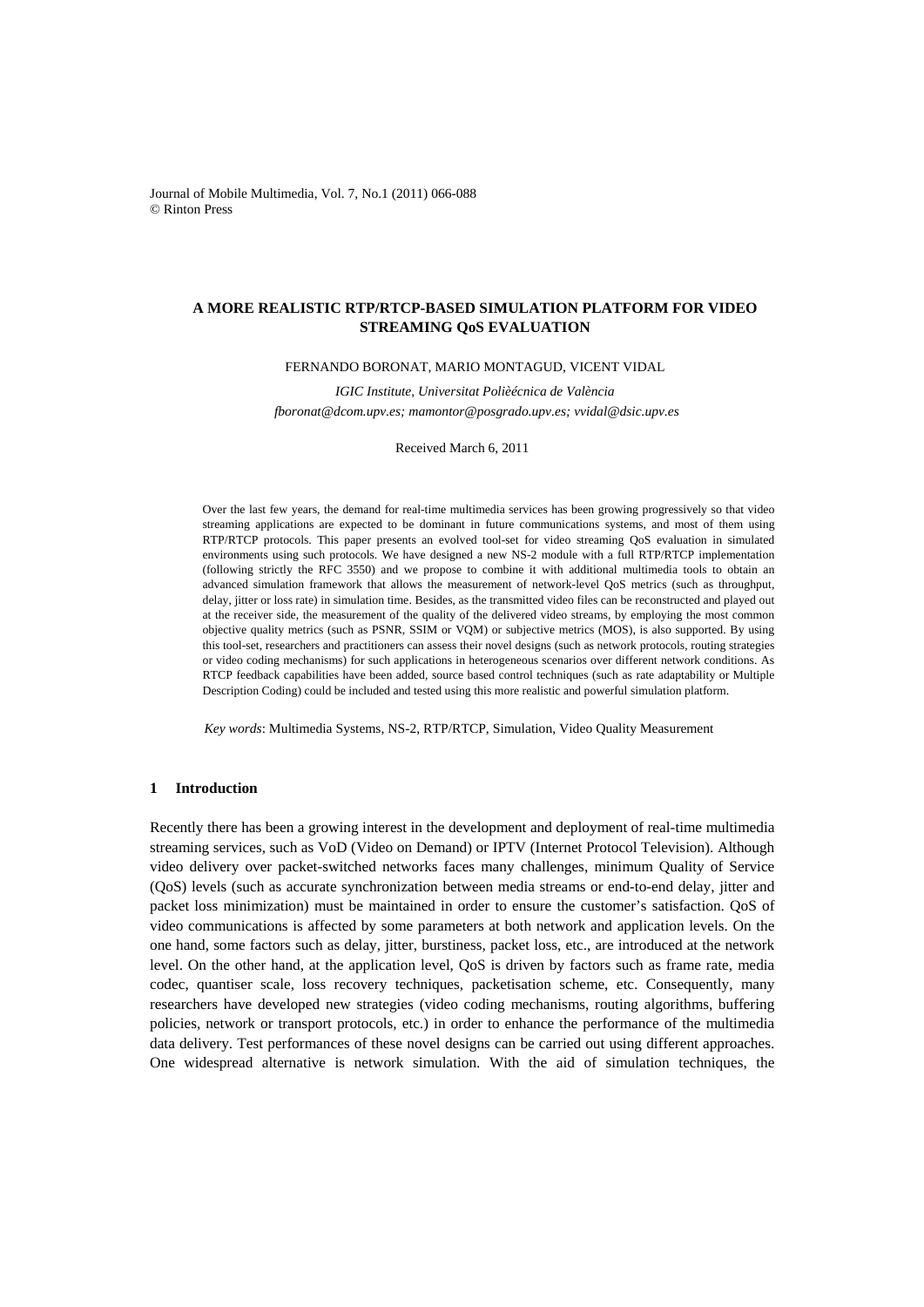functionality of these novel proposals, which might often be particularly difficult and time/cost expensive to implement in real platforms, can be evaluated effortlessly in heterogeneous network architectures. Simulation allows the networking researchers to learn about a real system by experimenting with a virtual model that characterizes it. Moreover, they can modify, during the simulation process, various attributes of the virtual scenarios (such as network topologies, links' capacity, network load, video codec mechanisms, coding parameters, transmission protocols, etc.) in a controlled way to assess how their proposals would behave under diverse network conditions. Unfortunately, all the network-related or application-related factors involved in video delivery services are often not handled in simulation studies. On the one hand, these factors could not be implemented or supported in the existing simulation tools. On the other hand, not all network researchers are multifaceted in cross-layer designs (e.g. some might be specialized in multimedia coding but not familiar with underlying networks) and they could not take into account some of these factors, although they could significantly influence the video delivery performance. These reasons frequently result in simplified simulation models that may not match with real experiments. Hence, the development of a realistic, powerful and practical simulation tool-kit (e.g., integrated with existing network simulation tools, such as NS-2 [1], OPNET [2] or OMNeT++ [3]) for the evaluation of the QoS of video streaming would be a valuable contribution for the research community.

#### *1.1. Motivation*

Our research group is interested in the use of RTP (Real Time Protocol) and RTCP (Real Time Control Protocol) standard protocols, specified in [4], for streaming services (video, audio or data), their extension with synchronization purposes [5], and their evaluation through simulation techniques. These protocols have become a suitable framework to cope with the temporal and QoS requirements of real-time multimedia applications. On the one hand, the timestamps and sequence numbers mechanisms provided by RTP in each data packet are very useful to reconstruct the original media timing, reorder and detect some possible packet losses at the receiver side. On the other hand, the reporting features (transport and management of feedback control messages between all the participants in an RTP session) provided by RTCP make QoS monitoring (such as round trip time – RTT –, jitter or loss rate) possible and, subsequently, they can be used by service providers in multicast distribution services, such as IPTV, for troubleshooting or fault tolerance management [6]. Nowadays, NS-2 has become a widely adopted simulation tool for networking community as a way of designing and evaluating existing and new proposed protocols, algorithms or designs. Since its inception, NS-2 has been under constant improvement and at present it supports heterogeneous network architectures characterization, such as Mobile IP networks, WLAN, ad-hoc networks, sensor networks, grid architectures, satellite networks, and many others. Additionally, it contains modules for numerous network components such as MAC layer protocols, unicast and multicast routing algorithms, transport layer protocols, traffic source behaviour, queue management mechanisms, modules for statistics measurement, etc. Despite this variety, sometimes networking researchers need to adapt the existing NS-2 modules to their requirements or incorporate new simulation modules which are beyond the scope of the built-in NS-2 code. The simulator is open source; hence, it allows everyone to make changes to the existing code besides adding new protocols and functionalities to it. Therefore, the above reasons made us choose NS-2 as the simulation tool for developing our research goals. As simulations rely on the accuracy of the proposed models, and the NS-2 native implementation for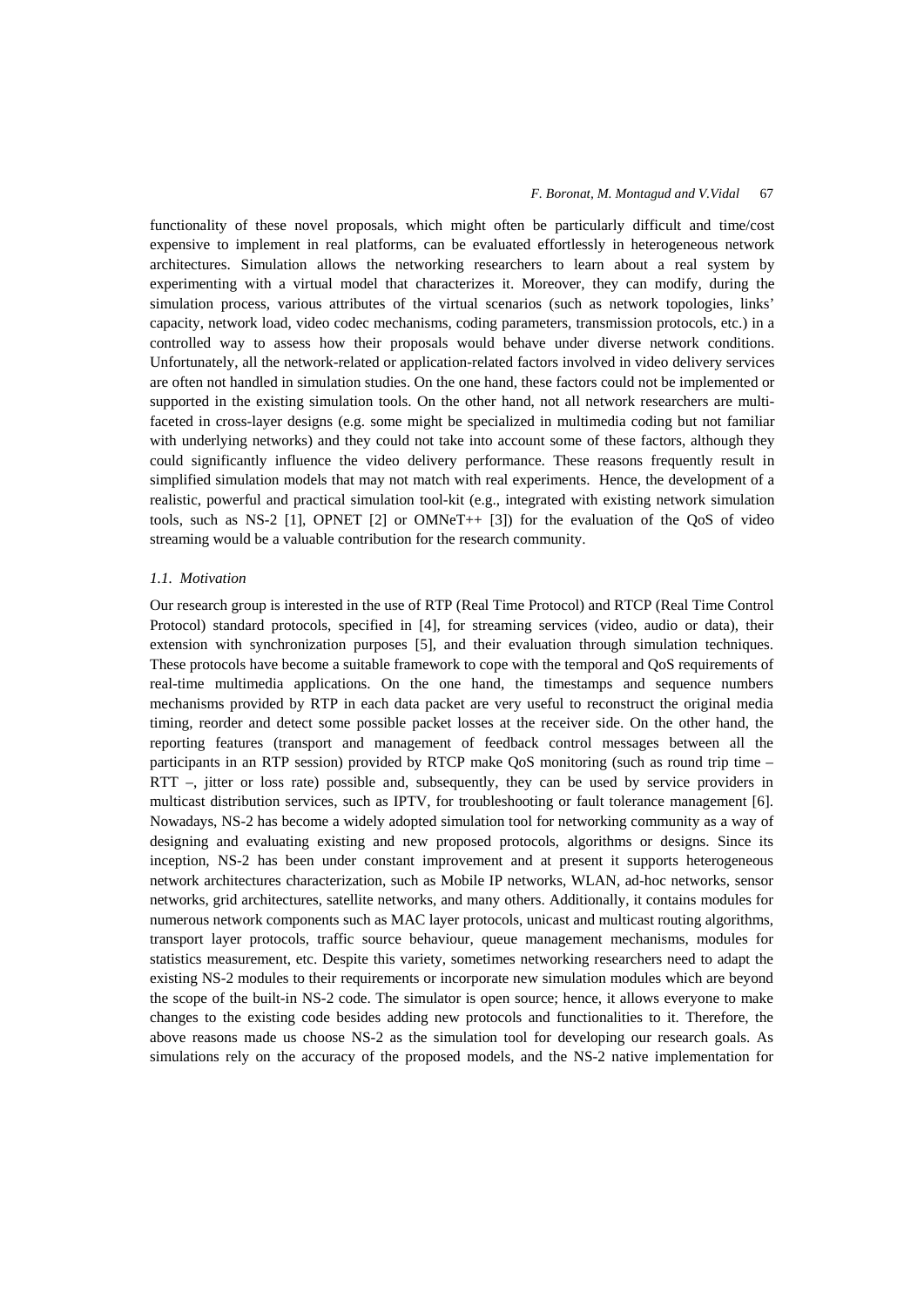RTP/RTCP neither defines nor strictly follows many of the attributes specified in [4], we decided to develop a new NS-2 module with a more precise and complete implementation for such protocols [7], by including all the properties and functionalities specified in [4] that originally were not considered or implemented accurately in the legacy code (discussed in Section 3). However, this new RTP/RTCP module could only provide us monitoring of network-level QoS measurements that may be insufficient when application layer video quality is required. Thus, we needed to combine this simulation module with several multimedia tools (such as video encoders/decoders, video players, trace files generators or video quality assessments programs) to obtain a useful tool-set that allows the researchers to assess and analyse their own proposed designs not only by means of classical network-level QoS metrics, but also through the reconstruction of the real transmitted video sequences, which in turn can be played out and compared with the original one, [8]. Then, common (application-layer) video quality metrics, such as the ones detailed in [9], which are those that truthfully reveal the performance of video streaming applications, can be estimated for each received video sequence.

## *1.2. Related Works*

Simulation techniques have been broadly used for communication network performance analysis. Previous video transmission studies, such as the ones in [10], [11] and [12], adopted mathematical traffic generation models, such as CBR or VBR traffic flows characterization, or H.263/H.264/MPEG4 video trace files rather than the real video profile of the specific video sequences under study in their simulation environment. Video traces only provide network-level analysis such as throughput, delay, jitter or loss rate. These metrics can reflect network states but may be insufficient to adequately rate the end user perception quality because it is difficult to correlate network-level metrics into application-layer metrics of a video transmission. As an example, the same value of packet loss rate may have a different impact on the user perception of the received video quality because it depends on the percentage of each type of video frame being lost. Moreover, these kinds of studies do not permit the adjustment of the video coding parameters nor apply alternative coding mechanisms to the same video source. Different multimedia encodings can result in different perceived video quality, although the transmission is carried out with exactly the same set of protocols and the same network conditions. Therefore, the study of any proposed solution by using real video files is essential for associating the simulation results with the user perception on the video quality.

To overcome the above described limitations, a framework for the evaluation of the quality of video transmitted over a real or simulated communication network, which was called Evalvid, was presented in [13]. It supported packet/frame jitter, loss rate, Peak Signal to Noise Ratio (*PSNR*) measurement and a static *PSNR* to Mean Opinion Score (*MOS*) mapping. Evalvid framework can be integrated into several network simulators, such as NS-2 (as in [14], [15], [16], [17], [18], [19], [20] and [21]) or OPNET (as in [22] and [23]). In [14] the original simulated environment in [13], which simply consisted of an error model to symbolize corrupted or missing packets in the real network, was modified by integrating Evalvid into NS-2 through new designed UDP-based agents. Thus, the resulting tool-set from this integration allowed the network researchers to assess their designs in the presence of real video traffic through heterogeneous network scenarios. In [15] some enhanced video transmission interfaces were included, in order to improve the simulation model, and a multiple description coding (MDC) mechanism was introduced and evaluated over a wireless scenario. In [16] an Ad-Hoc Evalvid framework was presented to measure video performance metrics over multi-hop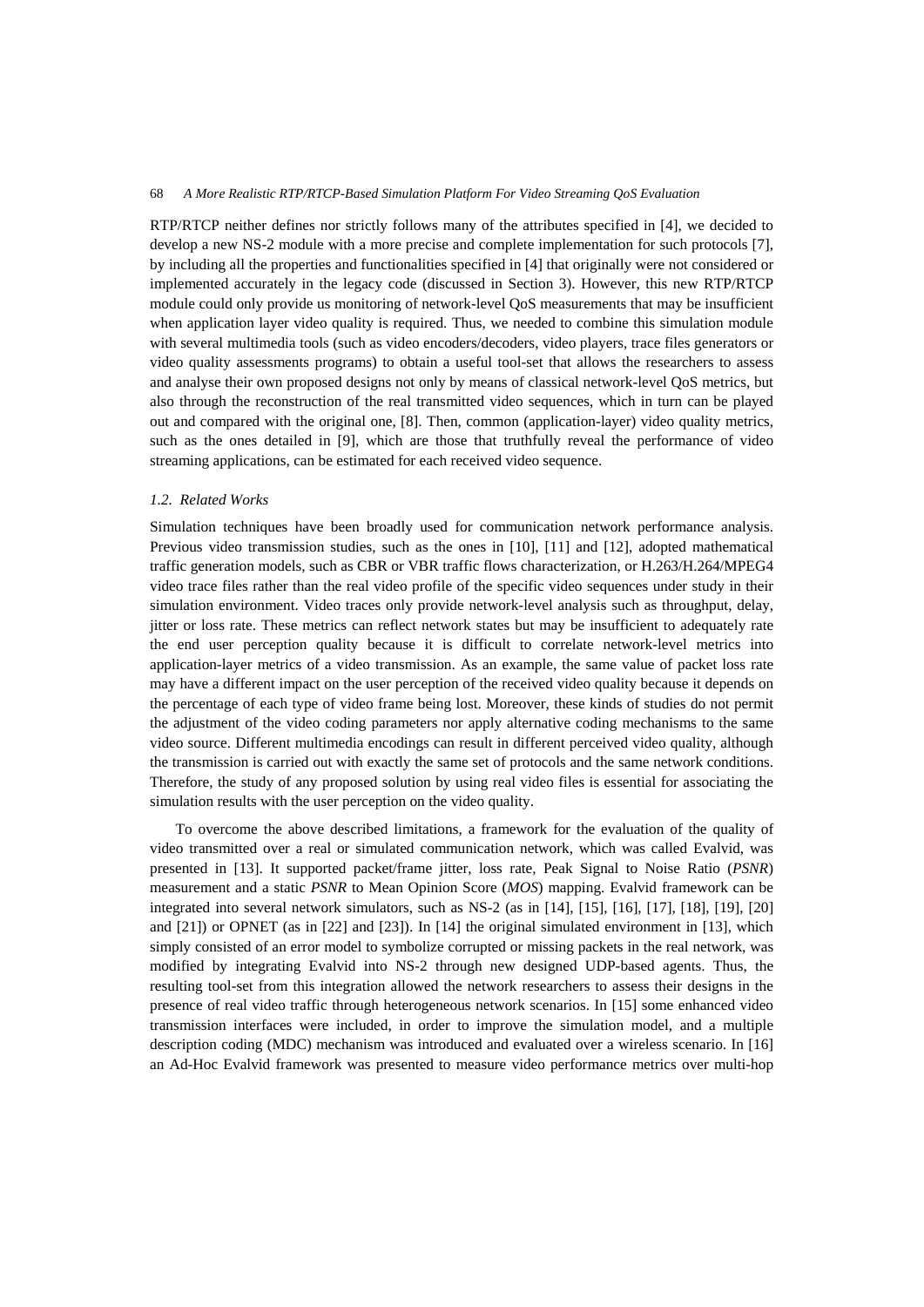wireless networks by using various routing techniques. Since the previous tool-sets could only evaluate the quality of video, a new tool-kit was developed to evaluate the quality of audio as well [17]. In [18] a solution for rate adaptive MPEG-4 video evaluation (Evalvid-RA) was presented. In [19] the previous work was extended to provide a solution for rate adaptive video transmission in the multicast domain. In [20] a novel NS-2 based simulation mechanism in which the video coder/encoder components, the application layer QoS control module and the simulated network have been fully integrated and work in parallel is presented. In [21] a Shaped VBR (SVBR) mechanism was integrated in the previous rate adaptive framework in order to regulate unpredictable large bursty video traffic by utilizing a leaky bucket algorithm. In [22] Evalvid was integrated into OPNET, and the resultant framework was used to evaluate the performance of several routing techniques in video streaming applications over multi-hop wireless ad hoc networks. In [23] the previous framework was used to measure the performance of a video application over a high data rate multi hop wireless network by using a Directed Diffusion based routing protocol.

Unlike the previous platforms in which network-level performance metrics are evaluated at the end of the simulation process, we have designed our tool-set taking advantage of the RTP/RTCP capabilities, so the RTP timestamps and sequence numbers provide the measurements of QoS networklevel metrics during the simulation process, and the RTCP feedback capabilities enable the assessment of novel source or receiver-based proposals. As an example, sources could use the very useful information included in the feedback reports to make possible adaptations required by the multimedia system during the simulation (for example, in order to decrease its transmission rate in congestion cases). This work is an extended version of [8], which was selected for publication in the Special Issue of this Journal. Moreover, it is a result of our effort to improve the functionality, flexibility and performance of the designed simulation tool-set. One evolution regarding the previous tool-set is that the actual version is capable of adopting both raw video YUV video files, such as the ones available in [24], and downloadable video traffic trace files, such as the ones available in [25], as source video streams in each simulation study. Moreover, we have included in the latest version of our simulation platform all the video codec mechanisms that are supported by [13] and [18], such as MPEG4, H.263 or H.264, for a given raw video sequence. The selection of the video codec mechanisms allows a possible comparison between their efficiency and suitability for specific video applications under study. Besides, various coding parameters, such as frame rate, bit rate, quantiser scale or GoP (Group of Picture) size, can be handled for the selected video encoder. The tuning of these parameters can be very useful for adjusting the bit rate according to the available resources (bandwidth, memory, CPU, etc.) or the resolution (video quality) required for specific applications. Another advantage of the new version is that researchers can configure the value of the Maximum Segment Size (MSS) for the RTP data packets in their simulation scripts (in the previous tool-set this size was set by the adopted RTP packetiser tools [26] and it was not configurable). Thus, it includes more flexibility in the configurations of the simulation studies because it specifies the number of RTP packets that are necessary to carry out the encoded video frames. As in the previous work, we also provide the measurement of video quality metrics for the received video sequence. Additionally, in this paper we also include a brief description of the most common and their correlation with the user perception on the reconstructed (possible distorted) video streams in order to facilitate to the users the comprehension and the accuracy of the obtainable results (Section 2). Moreover, as the (objective and subjective) video quality metrics for the received video sequences take a long time to compute, since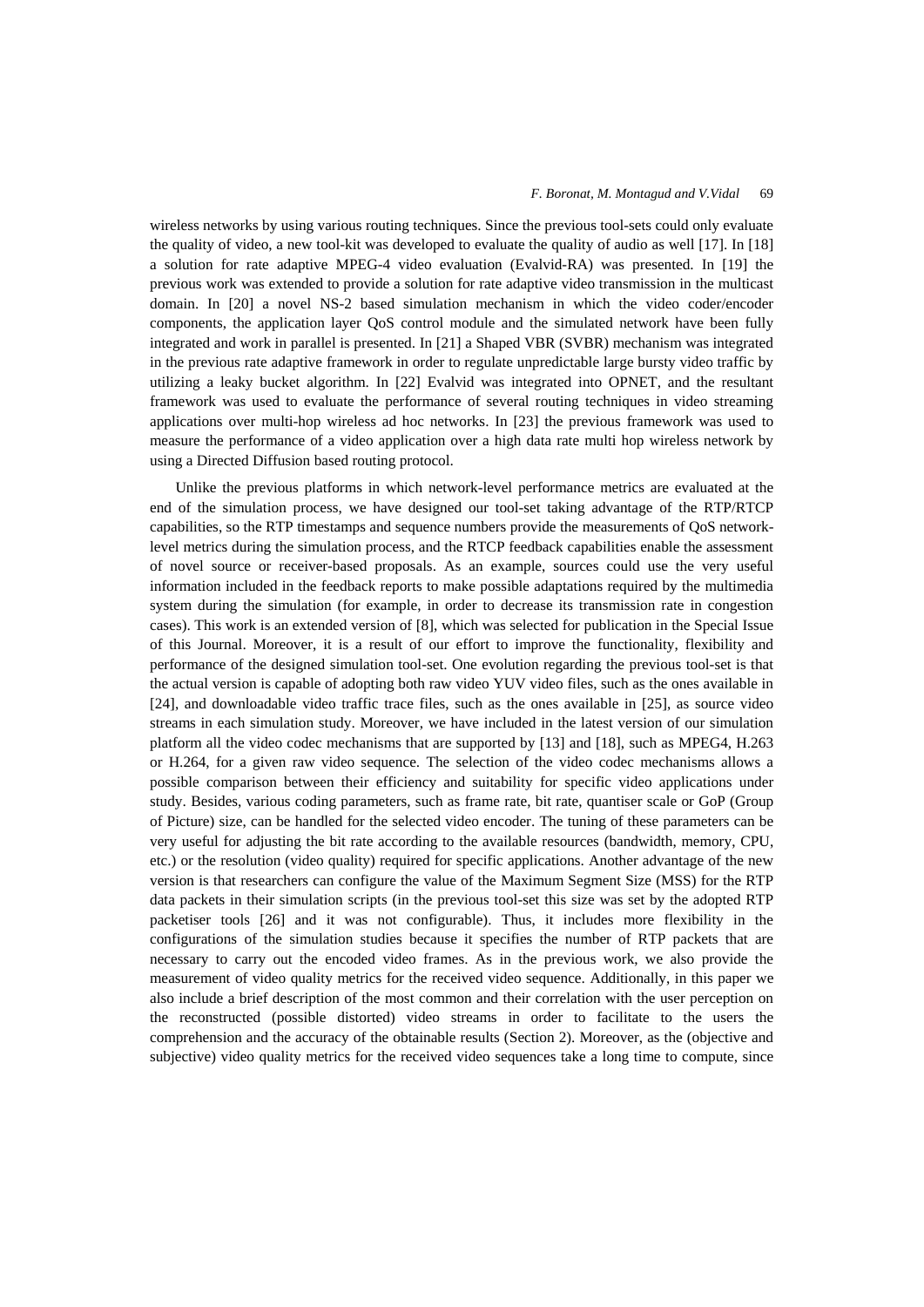they have to compare the pixels of each frame of the video sequences, and they have to be performed at the end of the evaluation process, we have also included a decodable frame rate (Q) module at the receiver side, which can predict the possible degradation of the video quality since it is able to detect the frame type (I, P or B frames) and simulation time for each video frame that has not been completely received (or has been received later than its scheduled playout time). This way, for example, it can be corroborated that a significant reduction in the *PSNR* values for a collection of video frames of a specific received video sequence is due to the loss of the intra (I) frame of the GoP that corresponded to these video frames.

In short, this advanced RTP/RTCP based simulation platform includes all the necessary tools to perform simulation studies and assess the QoS indicators that characterize the perceived video quality at the end user and provides flexibility on the selection of specific video codec mechanism and their parameters. This way, researchers can adjust their simulation studies, according to their requirements and assess the benefits and limitations of their proposed designs for specific video delivery services because they can achieve close results to those obtained through real video experimental evaluation processes.

#### *1.3. Organization of the Paper*

The remainder of this paper is organized as follows. In Section 2, a brief discussion on some common video quality metrics that can be measured using the presented tool-set is provided. The new developed RTP/RTCP module for NS-2 and the enhancements that have been incorporated are described in Section 3. The structure of the proposed tool-set and the necessary steps to make a new video streaming simulation are depicted in Section 4. In Section 5, the tool-set functionality and capabilities are shown through exemplary simulations. Finally, we present our conclusions, summarize our contributions and suggest some ideas for future work in Section 6.

#### **2 Video Quality Assessment**

Though classical network-level metrics, such as throughput, delay, jitter or packet loss rate, can certainly be a sign of the video quality, the user's impression on the delivered video streams is the most important factor to take into account in the design of multimedia systems. Video quality assessment methods can be classified into two categories in respect of the involvement of human interaction during the evaluation process, namely subjective and objective methods. In subjective experiments, a number of "*subjects*" (typically 15-30) are asked to watch a set of video clips and rate their quality level. The test results are usually measured using a *MOS* 5-level scale, that ranges from 5 (excellent) to 1 (bad), as can be seen in Table 1, and the final score is obtained as the average rating of all the individual scores for a given clip. The standard deviation between the individual scores may also be useful to measure the consistency between subjects. Some recommendations about subjective evaluation have been formalized by ITU in [27] and [28]. Though subjective assessments represent the most accurate and reliable method for obtaining quality rankings, the measurement of *MOS* is an expensive and complex process because it requires a large number of viewers, time consumption, controlled evaluation environments and often require special equipment, such as fixed screen size for displaying a video. Thus, they are neither intended nor practical to provide automatic evaluation for inservice monitoring of video quality. To cope with these impairments, objective quality metrics have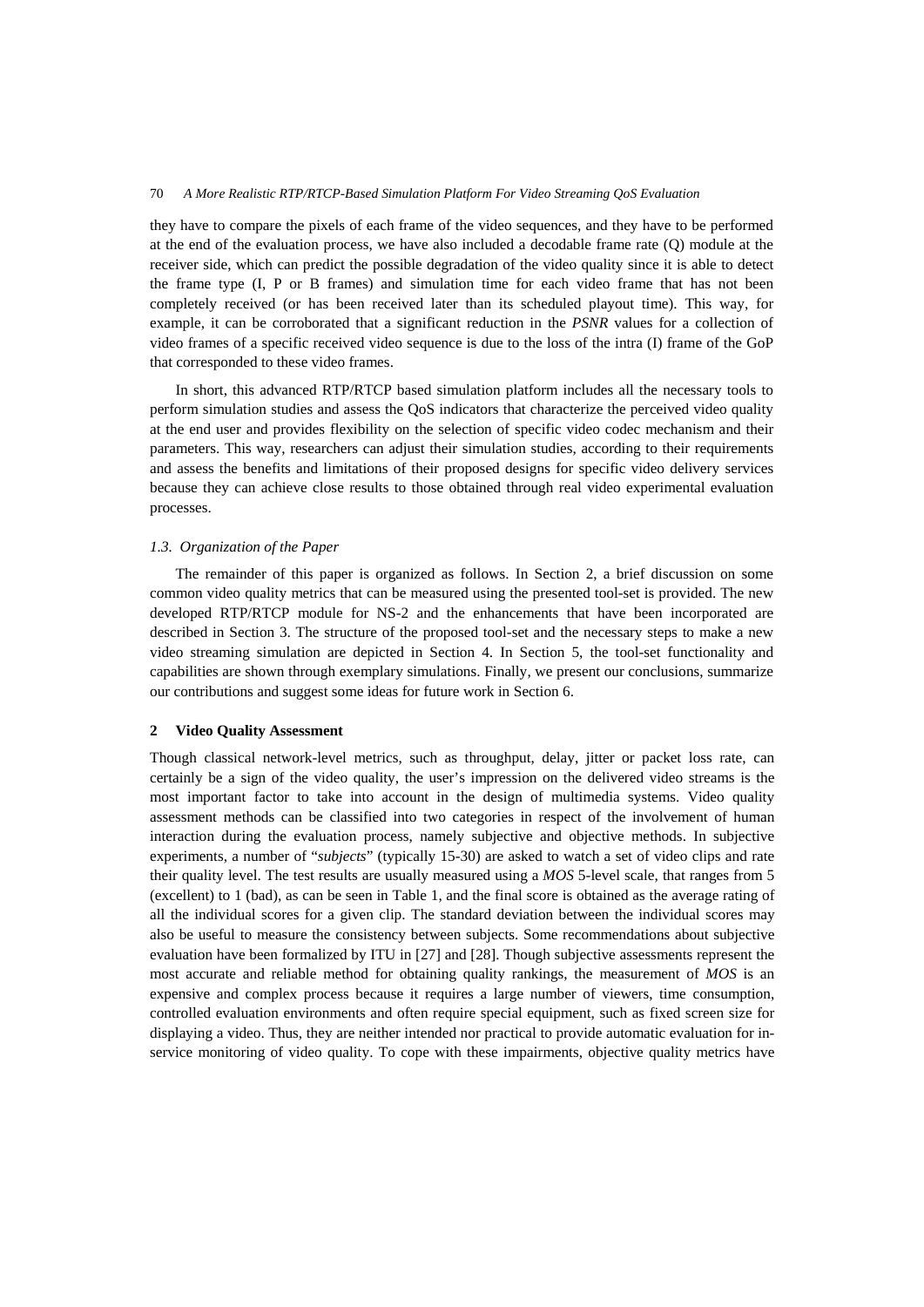been designed to characterize the video quality and to emulate the quality impression of the Human Visual System (HVS) and, thus, predict viewer *MOS*. Objective quality metrics do not involve human interaction and they are purely based on mathematical methods and criteria that can be measured automatically by a computer program. Different types of objective metrics exist [9]. For the analysis of decoded video, we can distinguish data metrics, which measure the fidelity of the signal without considering its content, and picture metrics, which consider the visual information that is contained in the video and the relevancy of some features in HVS such as colour perception, contrast sensitivity, pattern masking or some structural features (e.g. contours). Furthermore, metrics can be classified as full-reference (FR), no-reference (NR) and reduced-reference (RF) based on the amount of reference information they require. FR metrics require the entire reference (original) video to be available to perform a frame-by-frame comparison between the reference and the (possibly distorted) test video. NR metrics analyse only the test video, without the need for a explicit reference clip. RR metrics extract a number of features from the reference and/or test video (such as amount of motion or spatial detail), and the comparison is based on those features. In this study, we focus on FR metrics and introduce and give results of some of the most common, such as Mean Squared Error (*MSE*), *PSNR*, Structural Similarity (*SSIM*) or Video Quality Metric (*VQM*).

The simplest FR metric is the *MSE* between the test and the reference sequence or its derivatives, such as *PSNR*, which mathematically is just a logarithmic representation of *MSE*. *PSNR* is a measure of distortion in transmitted video signal due to encoding (data compression), transmission and decoding processes. This metric compares the maximum possible signal energy to the noise energy, which has shown to give a higher correlation with the subjective quality perception than the conventional Signal to Noise Ratio (*SNR*). Although each pixel is presented by one luminance value (Y) and a set of pixels by two chrominance values (*Cr* and *Cb*), only the luminance component (*Y*) is taken into account in the calculation since it is the most relevant component for the HVS [18]. The methodology for computing the average *PSNR* for a sequence consists of calculating the average *MSE* between the luminance component (*Y*) of all the frames of a source image *S* and a received image *R*, as detailed in equation (1), and after that to derive *PSNR* by setting the *MSE* in relation to the maximum possible pixel value of the luminance  $(V_{peak})$ , as detailed in equation (2):

$$
MSE(n) = \frac{\sum_{i=1}^{N_{row}} \sum_{j=1}^{N_{row}} [Y_{S}(n,i,j) - Y_{R}(n,i,j)]^{2}}{N_{col} N_{row}} , \qquad (1)
$$

$$
PSNR(n)_{dB} = 20\log_{10}\left(\frac{V_{peak}}{\sqrt{MSE(n)}}\right),\tag{2}
$$

where  $V_{peak} = 2^k - 1$  and  $k = number of bits per pixel$  (typical value  $k=8$ ,  $V_{peak}=255$ ),  $Y_s(n,i,j)$  represents the original *n-th* sent signal at pixel (i, j),  $Y_R(n,i,j)$  is the *n-th* reconstructed signal and  $N_{col}N_{row}$  is the picture size ( $N_{col}$  and  $N_{row}$  are the number of pixels in horizontal –length– and vertical –height– direction, respectively; e.g in QCIF format  $N_{col}$ =176 and  $N_{row}$ =144). The above equations are simple to understand and to implement, so it contributes to the popularity of these metrics since they are easy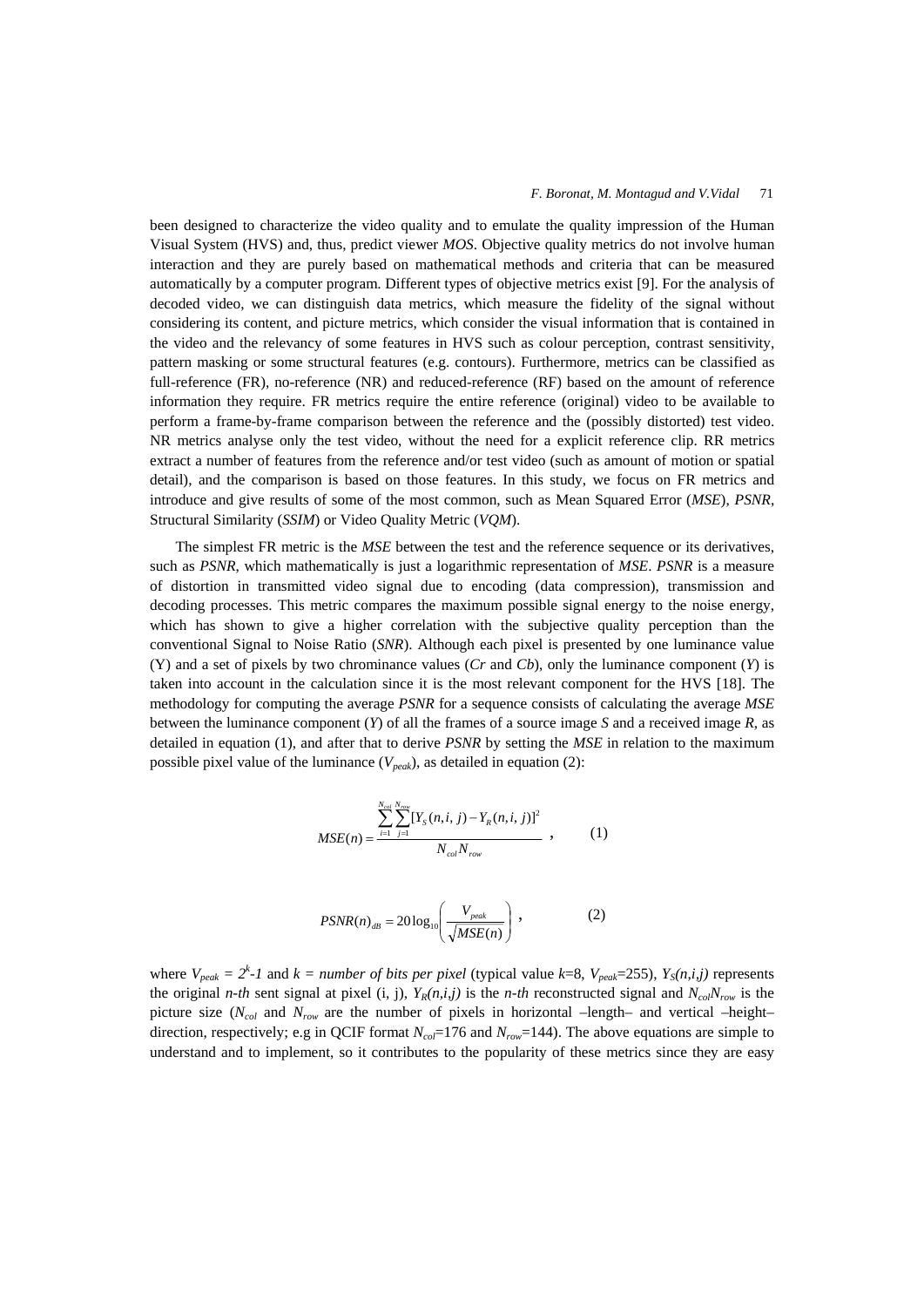and fast to compute. The individual *PSNR* values at the source or receiver are not very significant, but the difference between the quality of the encoded video at the source and the received one can be used as an objective QoS metric to assess objectively the transmission impact on video quality at the application level. Thus, *PSNR* is calculated by comparing the first frame of the streamed video (i.e. processed) with the first frame of the reference video, and then comparing the second frames of the streamed and the reference videos, and so on. This simple calculation method assumes no frames are lost in the streamed video. As *PSNR* is performed frame-by-frame, the total number of video frames in the reconstructed raw video sequence must be the same as the original video. Thus, in our tool-set, if some packets are lost, simple error concealment is employed. That is, the last successfully decoded frame is copied to the consecutive lost frames until a correct decoded frame is found.

Since the quality of the signal can have a very wide dynamic range, the *PSNR* values are normally given in a logarithmic scale. A lower value for *MSE* means less error, and as seen from the inverse relation between the *MSE* and *PSNR*, this translates to a high value of *PSNR* (lower distortion degree). The highest *PSNR* value refers to the case when there are no distortions in any frame of the video. Note that if there is no distortion, the *PSNR* value should be infinite according to the definition (which corresponds to *MSE*=0). But for the sake of calculation and analysis, we use the common approach to define the full score of *PSNR* to be 100 dB [29]. *PNSR* values over 40 dB are often considered undistinguishable frames from the original ones. Typical *PSNR* values range between 20 and 40 dB. Values in the range from 30 to 40 dB usually provide good video quality. Values below 30 dB are not necessarily satisfactory (depending on the specific application), while values below 20 dB normally represent garbled results.

Despite its popularity for the measurement of the (loss of) image quality due to its simplicity and mathematical convenience, the correlation between *PSNR* and subjective human judgement of video quality is not tight enough for most applications (only gives an approximate relationship), simply because it is based on a byte-by-byte comparison of the data without considering what they actually represent. This metric does not take into account the spatial-temporal property of HVS perception nor the content, i.e. the meaning, and thus the visual importance of the packets and bit concerned (the viewer perception depends on the part of the image or video where the distortion occurs). The same number of lost packets can have drastically different effects on the video content, depending on which parts of the bit stream are affected. Therefore, absolute borders between bad/good/very good/excellent may not be specified because the values vary by content. However, previous works, such as [30] and most of [13]-[23], have introduced a direct mapping between the *PSNR* of each single frame to the *MOS* scale, according to Table 1. Based on this frame by frame *MOS* calculation, it could be a possible metric to roughly estimate the user perception on the quality of received videos with relatively low motion (e.g. video from surveillance cameras). A *MOS* value is assigned to each image according to Table 1 which is based on the *PSNR* values that are calculated for every single image of a received video sequence. These values are averaged over all images to produce a single quality indicator for a video transmission as proposed by the methodology described in [27].

Recent research efforts, such as the ones in [29] and [31], have been devoted to handling some aspect such as the spatial and temporal distortion (temporal activity refers to the intensity of movement in the video sequence, whereas spatial activity refers to the variation and amount of details in the spatial domain) or packet loss in the traditional *PSNR* calculation (e.g. by "matching" the correct frame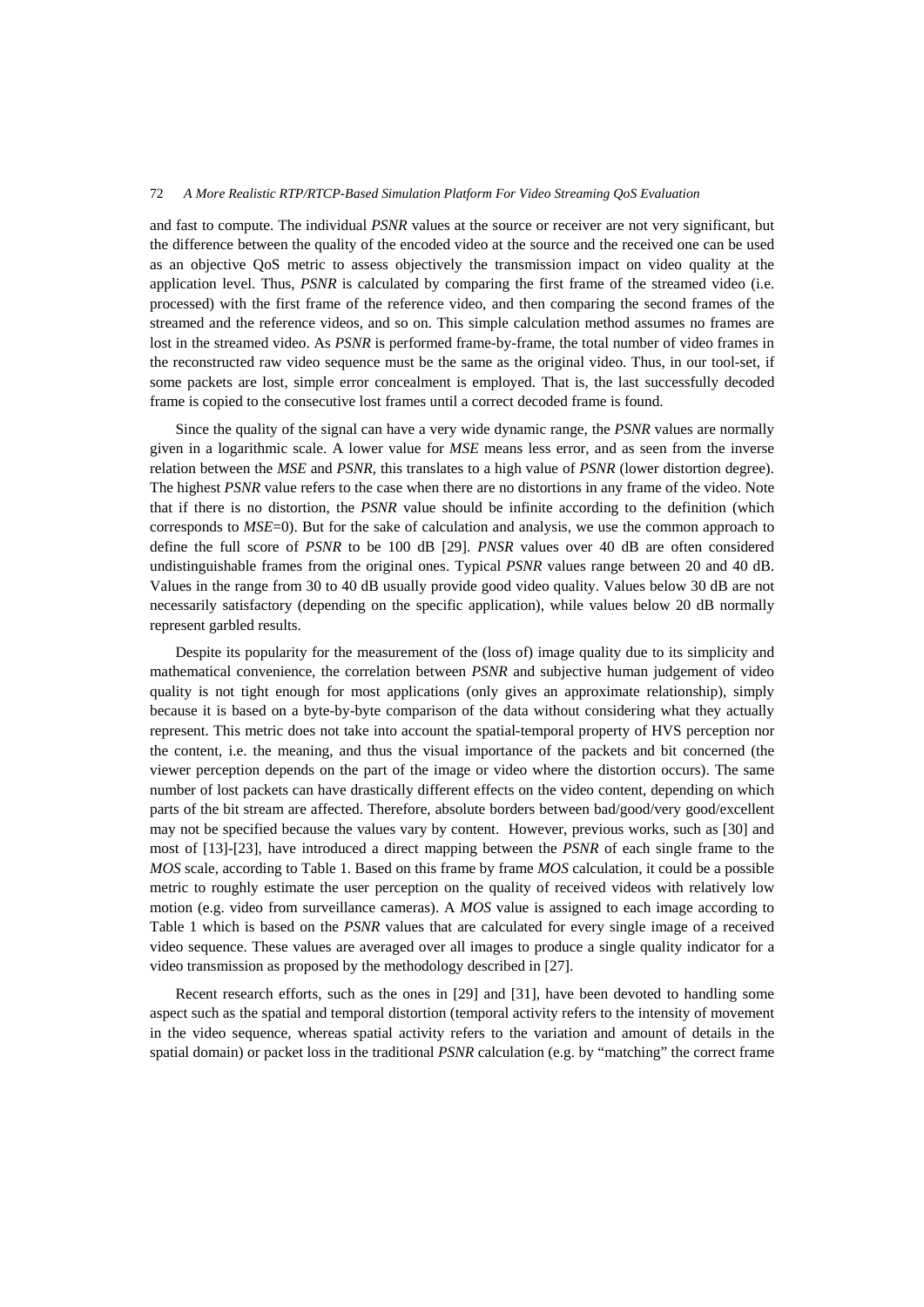pairs in the streamed video and reference video sequence) to acquire higher (close-to-linear) correlation to subjective video quality (*MOS*), while retaining the low mathematical complexity for its computation.

| $PSNR$ (dB) | MOS | <b>Perceived Quality</b> | <b>Impairment</b>         |
|-------------|-----|--------------------------|---------------------------|
| >37         |     | Excellent                | Imperceptible             |
| $31 - 37$   |     | Good                     | Perceptible, not annoying |
| $25 - 30$   |     | Fair                     | Slightly annoying         |
| $20 - 24$   |     | Poor                     | Annoving                  |
|             |     | Bad                      | Very Annoying             |

Table 1 Quality and Impairment Scale and Possible PSNR to MOS Mapping

Due to the problem with simple data metrics such as PNSR, a lot of works have also been done to develop more advanced quality metrics that specifically account for the effects of distortions and content on perceived quality. *SSIM* index [32] is a FR metric that was designed to improve on the above traditional error-based methods like *PSNR* and *MSE*. *SSIM* is based on the measurement of the the structural distortion or similarity between two images. It computes the mean, variance and covariance of small patches inside a frame and combines the measurements into a distortion map. Motion estimation is used for weighting of the *SSIM* index of each frame in a video. The *SSIM* metric is calculated on various windows of an image. The structural similarity index between two windows of the original signal  $x=[x_i, i=1,2,...,N]$  and the distorted signal  $y=[y_i, i=1,2,...,N]$  of common size  $N\times N$ can be measured as follows:

$$
SSIM(x, y) = \frac{(2\mu_x \mu_y + c_1)(2\sigma_{xy} + c_2)}{(\mu^2_x + \mu^2_y + c_1)(\sigma^2_x + \sigma^2_y + c_2)}
$$
(3)

In the above equation,  $\mu_x$  is the average of *x*,  $\mu_y$  is the average of *y*,  $\sigma_x^2$  is the variance of *x*,  $\sigma_y^2$  is the variance of y,  $\sigma_{xy}$  is the covariance of *x* and *y*,  $c_1=(k_1L)^2$  and  $c_2=(k_2L)^2$  are variables to stabilize the division with weak denominator, *L* is the dynamic range of the pixel-values (typically this is  $2^k$ -1 and *k* = number of bits per pixel),  $k_1=0.01$  and  $k_1=0.03$ , by default. In order to evaluate the image quality this equation is applied only on luminance component. The resulting *SSIM* index is a decimal value less or equal to 1, and value 1 is only reachable in the case of two identical sets of data. Typically it is calculated on window sizes of 8×8. The window can be displaced pixel-by-pixel on the image but in [32] it is proposed to use only a subgroup of the possible windows to reduce the complexity of the calculation. Recent tests [33] have shown that *SSIM* outperforms *PSNR* metric in most cases since it is closer to the HVS perception.

*VQM* [34] divides the sequences into spatio-temporal blocks, and a number of features measuring the amount and orientation of activity in each of these blocks are computed from the spatial luminance gradient. This metric uses objective parameters to measure perceptual effects of video impairments such as blurring, jerky/unnatural motion, global noise, block distortion or colour distortion, and combines them into a single metric. The output values range from zero to one, which respectively denote no perceptual impairment and maximum perceived impairment. *VQM* achieves high correlation with subjective video quality assessment and has been adopted by ANSI as an objective video quality standard.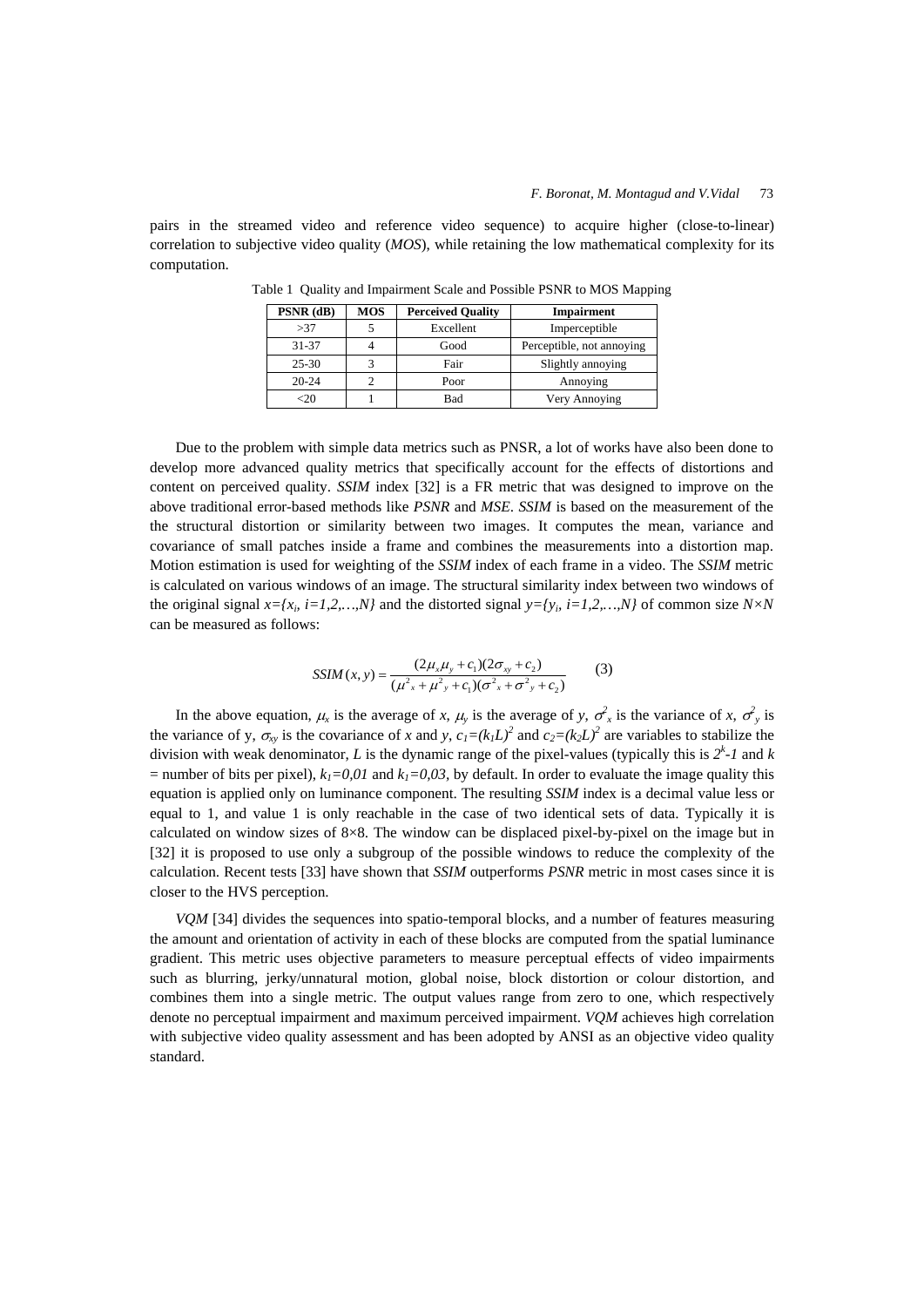A comparison between the above objective video quality metrics is presented in Table 2. From this table, it can be seen that *SSIM* and *VQM* give more reliable results than *PSNR*. However, the computational complexity of these methods makes them difficult to apply in most scenarios. Nevertheless, *PSNR* metric is still the most common used metric due to their mathematical simplicity and the acceptable performance that it can offer in some applications in which relative quality metrics rather than absolute metrics can be regarded as adequate. Note that the aim of this work is not to provide a detailed description of the existing video quality measurements; however, we think that a brief introduction of them and of their performance may facilitate to the users of our simulation toolset the comprehension of the obtainable results.

| Metric      | <b>Mathematical</b><br>Complexity | <b>Correlation with</b><br><b>Human Perception</b> |
|-------------|-----------------------------------|----------------------------------------------------|
| <b>PSNR</b> | Simple                            | Poor                                               |
| <b>SSIM</b> | Complex                           | <b>Fairly Good</b>                                 |
| VOM         | Very Complex                      | Good                                               |

Table 2 Comparison among Video Quality Metrics

# **3. RTP/RTCP in NS-2**

-

Generally, specific protocols are implemented in NS-2 as Agents. These agents represent endpoints where packets are constructed or consumed, and can be used for the implementation of protocols at various layers. The necessary steps to design and implement new NS-2 Agents can be found in [35]. In the original code, RTP and RTCP protocols are implemented as the *RTP Agent* and the *RTCP Agent* classes, respectively. These two classes are implemented in the *rtp.cc* (located in *~ns/apps/rtp.cc<sup>a</sup>* path) and *rtcp.cc* (located in *~ns/tcp/rtcp.cc* path) files, as can be appreciated in Figure 1. Both classes derive from the *Agent* superclass, which C++ implementation is located in *~ns/common/agent.cc* file*.*

The *RTP Agent* holds all the functionality for sending and receiving data packets, whereas the *RTCP Agent* is responsible for transmission and reception of the control reports. The *RTP Session* class (implemented in *~ns/common/session-rtp.cc*) mainly deals with feedback report building and participant's information tables maintenance through the received packets passed from its agents. This class also defines the procedures for session initialization, report interval calculation, associating new RTP sessions with nodes, managing join and leave processes to multicast groups, stopping RTP flow transmissions, liberating the session resources, etc. It is called by its binding *Session/RTP* OTcl class (implemented in *~ns/tcl/rtp/session-rtp.tcl*). All the C++ files we have cited use *rtp.h* (located in *~ns/apps/rtp.h*) as header file*,* and they are shown in red boxes in Figure 1.

However, as mentioned in Section 1, the native RTP/RTCP code of NS-2 is quite generic. Many attributes specified in [4] are not included and many others are not implemented accurately: i) it does not define all the RTCP packets, only RTCP SR packets are included, but its format is not complete (does not include payload type field, number of packets/octets sent fields, etc.); ii) since RR messages are not defined, neither QoS metrics (jitter, network delay, RTT, loss rate) monitoring nor reporting are provided; iii) the same packet header data structure is used for both RTP and RTCP packets

 $a \rightarrow$ *ns* refers to the directory *ns2.XX* in the simulator, where *XX* denotes the installed version of the simulator.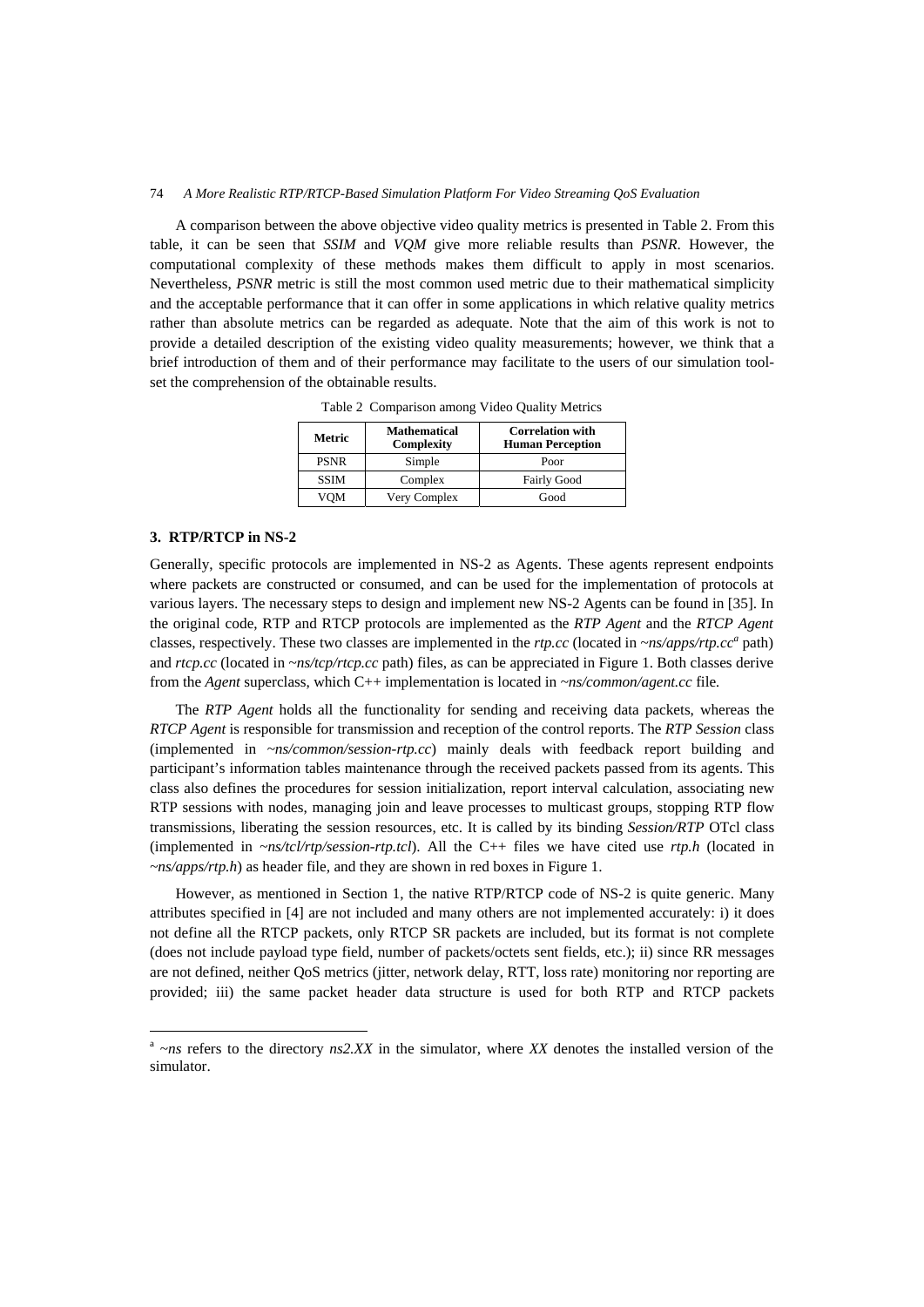## *F. Boronat, M. Montagud and V.Vidal* 75

construction; iv) these packet header fields are specified using incorrect variables' types and sizes; v) there is a bug for multicast transmissions configuration; vi) the code does not support multiple multicast streams on the same node; vii) the RTP Agent is only capable of generating CBR traffic, etc.

Apart from the native implementation, we found two additional implementations of RTP/RTCP protocols including improvements to that native code and new modules for specific purposes ([37] and [38]). On the one hand, in [37] new RTP and RTCP Agents were defined with further functionalities in order to provide loss and jitter control in MPEG-2 traces streaming over wireless environments with QoS (802.11e). In addition, new independent data structures were defined to generate the RTP and RTCP packets. The data structures contained more differentiated fields than the native code but their sizes were not correct and some fields of these packets were not specified in [4]. On the other hand, in [38] new extensions to the legacy RTP/RTCP code in NS-2 were added in order to: i) provide the code with additional features related to QoS measures (loss and jitter control); and ii) employ TCP Friendly bandwidth share behaviour of multimedia data transmission through multicasting. The study of both implementations enabled us to develop a more complete and accurate RTP/RTCP module including the following enhancements: i) definition of all the types of RTCP packets with their exact format (Sender Report or SR, Receiver Reports or RR, Source Description or SDES, Application-defined or APP and BYE packets); ii) network-level metrics (such as end-to-end delay, jitter, RTT, throughput and packet loss) monitoring, processing and registering in simulation time; iii) capability of processing any kind of application traffic pattern supported by NS-2; iv) support for multiple multicast streams on the same node; and v) compatibility with the legacy code. The implementation and functionalities of the new designed code are described in the next sub-section.

## *3.1. Enhanced RTP/RTCP Module*

In contrast to the other two discussed implementations, our new RTP/RTCP module can be included together with the other built-in NS-2 modules without needing to replace the RTP legacy code. As we consider the native NS-2 directory structure a bit confusing, we have collocated our source files in a more coherent way as can be observed in Figure 1 (dotted line blue boxes): the C++ code is located in *~ns/rtp\_gs* directory and the OTcl code is located in *~ns/tcl/rtp\_gs* directory (*gs* stands for the acronym of authors' research group). We have also included a new header file for each C++ file (Figure 1). In addition, as we did not replace the original RTP/RTCP protocols, we also had to define new packet types for the novel designed RTP/RTCP protocols in order to distinguish them from the native packets in the output trace files generated by the simulator.

# 3.1.1. RTP Management

In the *rtp\_gs* files, we have re-defined the native RTP packet header, with the exact format specified in [4]. Moreover, here we have re-implemented the *RTP Agent* and improved it in order to be capable of generating any kind of traffic pattern passed from the NS-2 Application layer (such as Pareto, CBR, Exponential or Traffic Trace Files generated from real multimedia applications) in contrast to the native *RTP Agent* which is only capable of generating CBR Traffic. Therefore, new RTP packets would be generated based on the reception of new data unit blocks from the application layer (if the data unit block is larger than the Maximum Segment Size, which can be set in each simulation, the *RTP Agent* will fragment the data payload into several packets). Next, the packet headers are filled and the RTP packets are sent to the destination/s in a unicast or multicast way.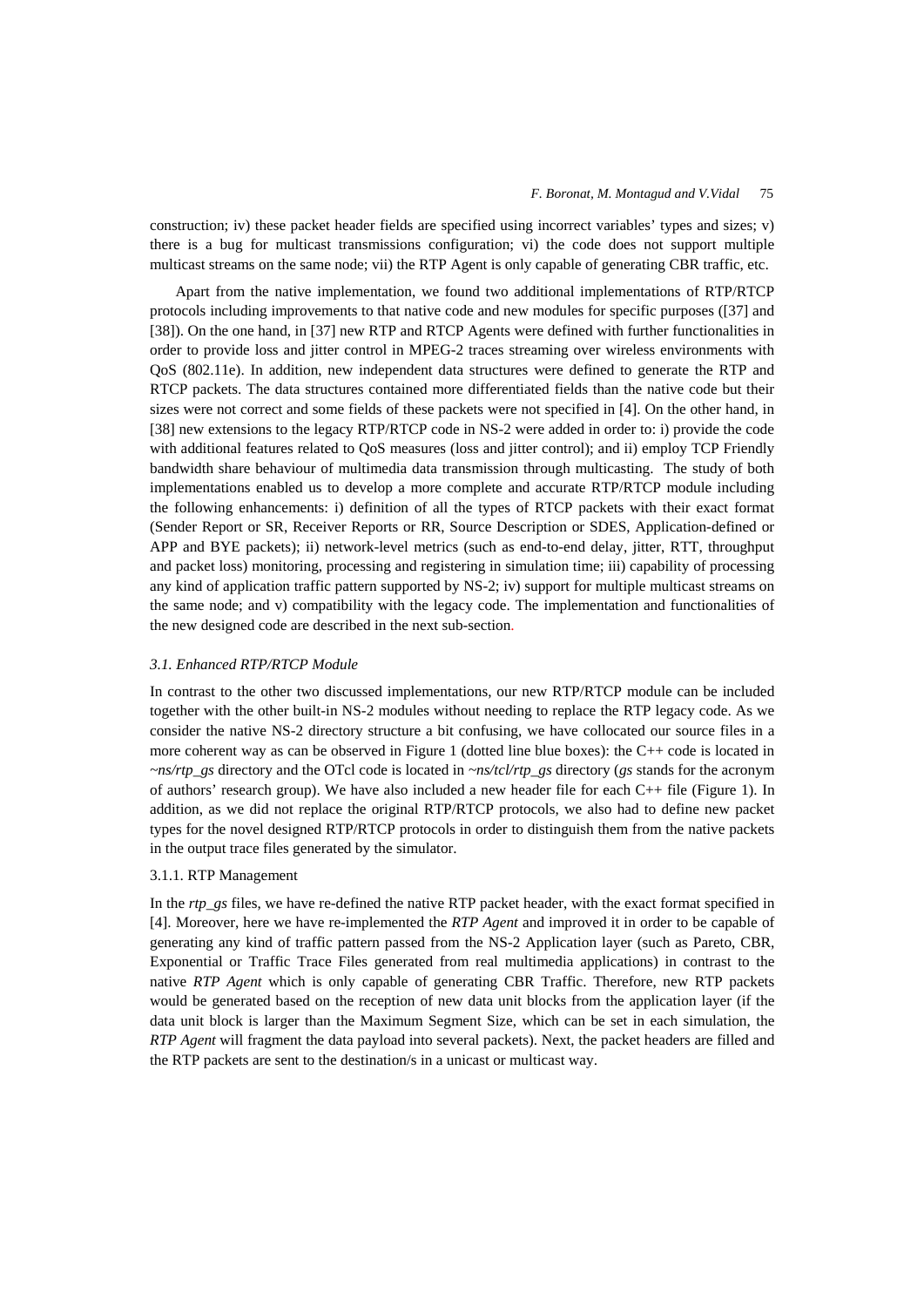When incoming RTP packets are received by a receiver *RTP Agent*, it passes them to the *RTP Session* instance in order to process and register the sender statistics. Each *RTP Session* object keeps a list of the active sources in the session (it is called *allsrcs*\_). Thus, the *RTP Session* calls a '*look up*' function for checking if the originator of this packet is an already known source. Otherwise, it will create a new *RTP Source* object in order to store some useful information from this new sender, such as the total number of packets and octets that have been received, the cumulative number of lost packets, the highest sequence number that has been received and the jitter value for that one. For successive incoming RTP packets, the receiver will look up the originator source in its list of sources according to the incoming RTP packets source identifier (if it receives data from more than one source) and will update the aforementioned sender information. Receivers are continuously checking the variations of the inter-arrival time of incoming RTP packets and estimating the delay jitter, as specified in [4]. Let us consider *Si* be the RTP Timestamp of *n-th* RTP packet, and *Ri* be its arrival time, in RTP Timestamp units. Hence, time difference for two consecutive *i-th* and *j-th* packets, *Di,j,* may be expressed as:

$$
D_{i,j} = (R_j - R_i) - (S_j - S_i) = (R_j - S_j) - (R_i - S_i)
$$
 (4)

This delay variation is calculated for each incoming RTP packet, and it is smoothed according to equation (5), which gives only a small weight to the most recent observation in order to avoid temporary fluctuation:

$$
J_i = (15/16) \times J_{i-1} + (1/16) \times D_{i-1,i}
$$
 (5)

As an example, the following piece of C++ code deals with the RTP packets reception and the subsequent measurement of the jitter values:



Figure 1 NS-2 Directory Structure.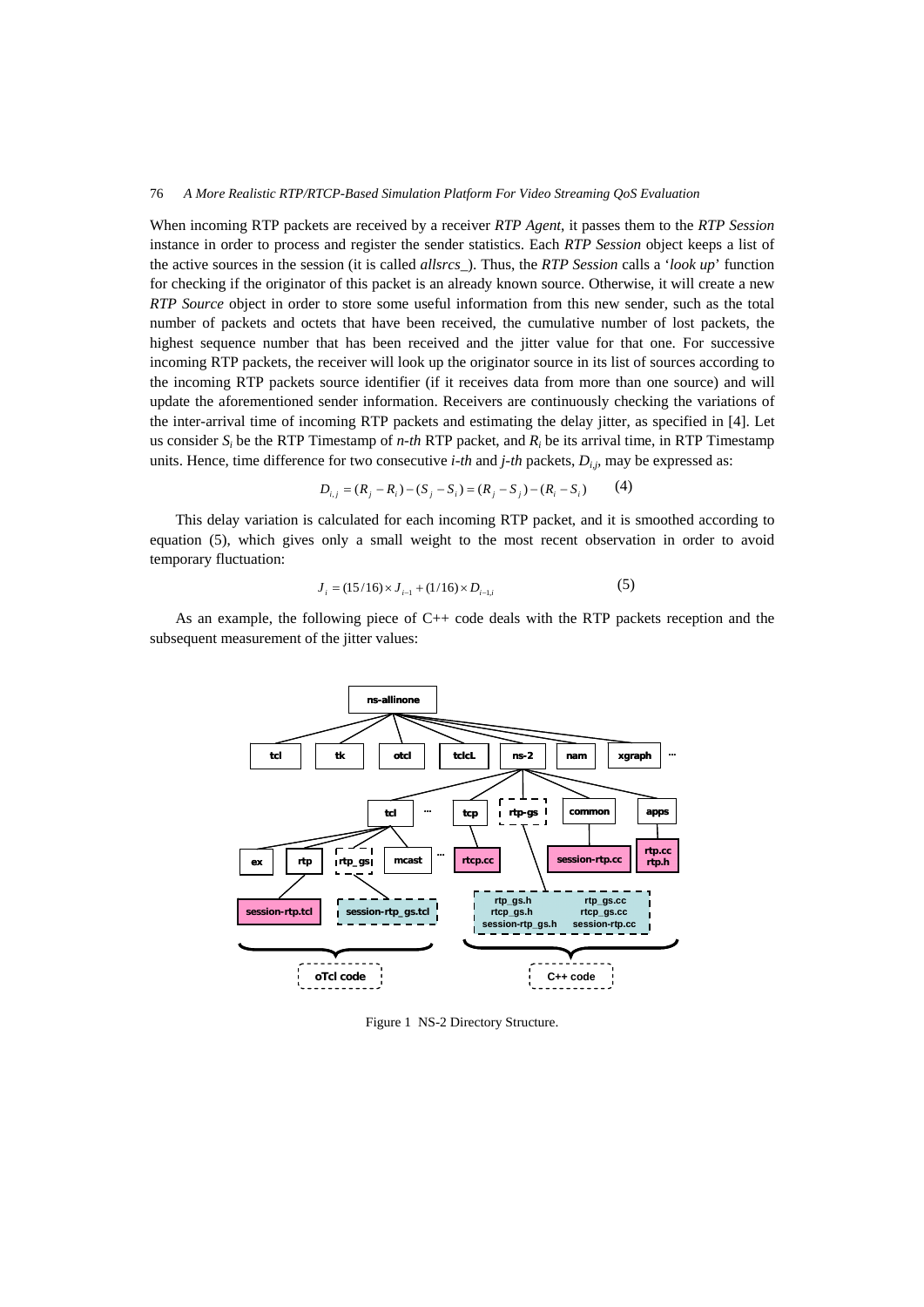```
/* jitter calculation according to RFC 3550 */ 
double last_one_way_delay_ = NOW - rh->timestamp(); 
double d = last_one_way_delay_ - s->prev_one_way_delay(); 
/* hold the most recent one_way_delay_ in order to use it for the next jitter 
calculation */ 
s-> prev_one_way_delay(last_one_way_delay_); 
if (d < 0) d = -di/* hold the jitter for the next calculation */ 
s->jitter(s->jitter()+(1./16.)*(d-s->jitter()));
```
We provide to the NS-2 users the possibility, from their OTcl script, to specify the name of a new generated output trace file, in the same path the script is executed, in which the above RTP statistics will be recorded for each simulation.

#### 3.1.2 RTCP Management

In *rtcp* gs files, we have created a new common header for all the RTCP packets, since, as discussed previously, the native code makes use of the same packet header to generate both RTP and RTCP packets. We have also defined new data structures for each type of RTCP packet, with the exact format specified in [4]. Finally, we have also re-implemented the *RTCP Agent* in order to be capable of managing the sending and receiving processes of the new included and adapted control messages.

The participants of an *RTP Session* will exchange, more or less periodically, RTCP feedback reports to inform about QoS statistics. If the feedback reports from each participant were exchanged at a constant rate, the control traffic would grow linearly with the number of participants. Therefore, the feedback rate must be scaled down by dynamically calculating the RTCP report interval in order to satisfy a trade-off between up-to-date information and the amount of control traffic. Authors in [4] propose that the fraction of the session bandwidth added by RTCP be restricted at 5 %. Due to this, a new *RTCP Timer* has been defined in order to take into consideration the RTCP report interval regulation and a new *build report* function will be called as a result of each timer timeout event. This function calls a new *adapt-timer* OTcl procedure in order to adaptively compute the next report interval, according to the session bandwidth and the number of active participants in the session. On the one hand, in this *build report* function, an RTP sender generates new SR if it has sent RTP data units since the previous sent SR. These reports describe the amount of data (packets and bytes) sent so far, as well as correlating the RTP sampling timestamp (local time) and absolute reference time (e.g. provided by NTP, GPS or other solutions) to allow synchronization between session participants. On the other hand, each participant constructs new RR if it has received new RTP data packets from a source since the previous report. Each RR contains one block for each RTP source in the session, including the instantaneous and cumulative loss rate, jitter and delay information from that source. Every receiver can measure the packet loss rate based on RTP packets sequence numbers. Therefore, the receivers must include in each RR the cumulative number of lost packets since the beginning of the session and the fraction of lost packets between two successive RTCP reports. The following piece of C++ code, which is located in the *build report* function, deals with the fraction lost measurement: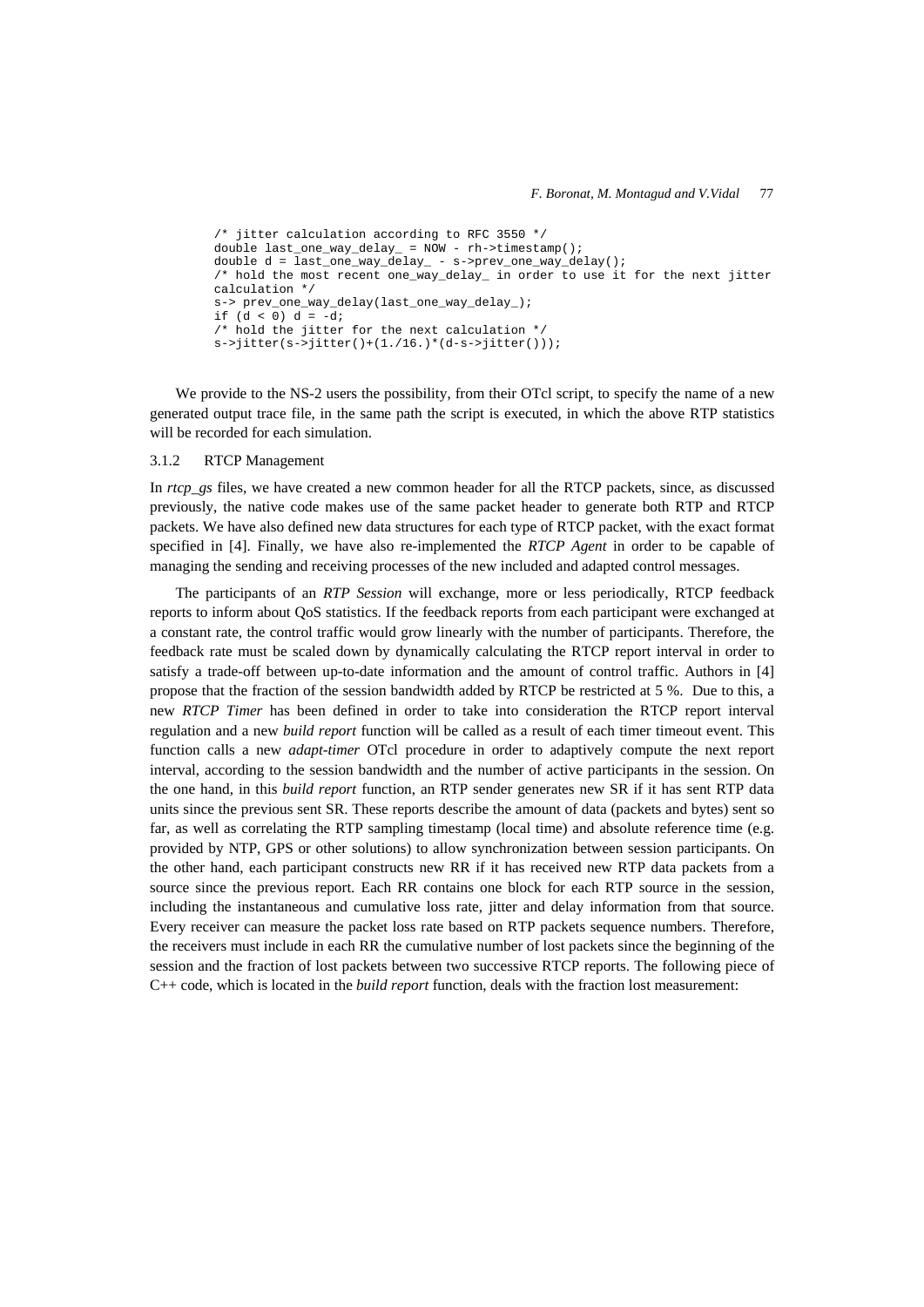78 *A More Realistic RTP/RTCP-Based Simulation Platform For Video Streaming QoS Evaluation*

```
/* sp refers to a specific RTP Source */ 
/* received packets since last report */ 
int received_ = sp->np() - sp->snp();
if (received_ == 0) continue; 
/* ehsr: extended highest sequence number received */int expected_ = sp->ehsr()-last_ehsr_; 
\mathtt{last\_ehsr\_ = sp \verb|~>ehsr();}int lost_ = expected_ - received_; 
if (\text{lost}\_\leq 0 \mid \text{expected}\_\equiv 0 \text{)} flost = 0;
else flost_ = ((double)lost_/(double)expected_);
```
RR may also be used to estimate the RTT between the sender and any receiver. The RR packet includes the LSR (timestamp of Last SR) and the DLSR (Delay since Last SR reception) fields, from which the sender can directly calculate the RTT, as specified in [4]. This process is illustrated in Figure 2.



Figure 2 Round-trip delay calculation.

During the streaming session, the sender (receiver) statistics included in SR (RR) messages are registered in the appropriate *RTP Source* (*RTP Receiver*) instances. As in RTP management, we provide to the NS-2 users the possibility, from their OTcl scripts, to specify the name of a new generated output trace file, in the same path the script is executed, in which the report number, the generation timestamp, the reception instant, the RTT value, the fraction lost and the cumulative number of packet lost since the beginning of the session for each RTCP RR received by a specific *RTP Source* will be recorded. Furthermore, users can specify the name of another trace file in which the report number, the sending time, the reception instant and the number of packets/octets sent for each incoming RTCP SR in a specific receiver node will be recorded.

RTCP SDES packets have been also defined. They contain a participant's globally unique identifier, called *Canonical Name* (*cname*), which can be used for resolving conflicts in the SSRC value and to associate a set of concurrent RTP media streams from a given participant (e.g. video sender) in a multimedia session. SDES messages must be included in each compound RTCP packet [4]. If a participant leaves an *RTP Session*, it sends a RTCP BYE message. When active members in the session receive this BYE packet, the statistics of the originator SSRC in this message are removed from their participants' table (senders or receivers) and the number of active participants is updated. Finally, new RTCP APP packets are defined to send useful profile-specific information required by particular applications to the session participants.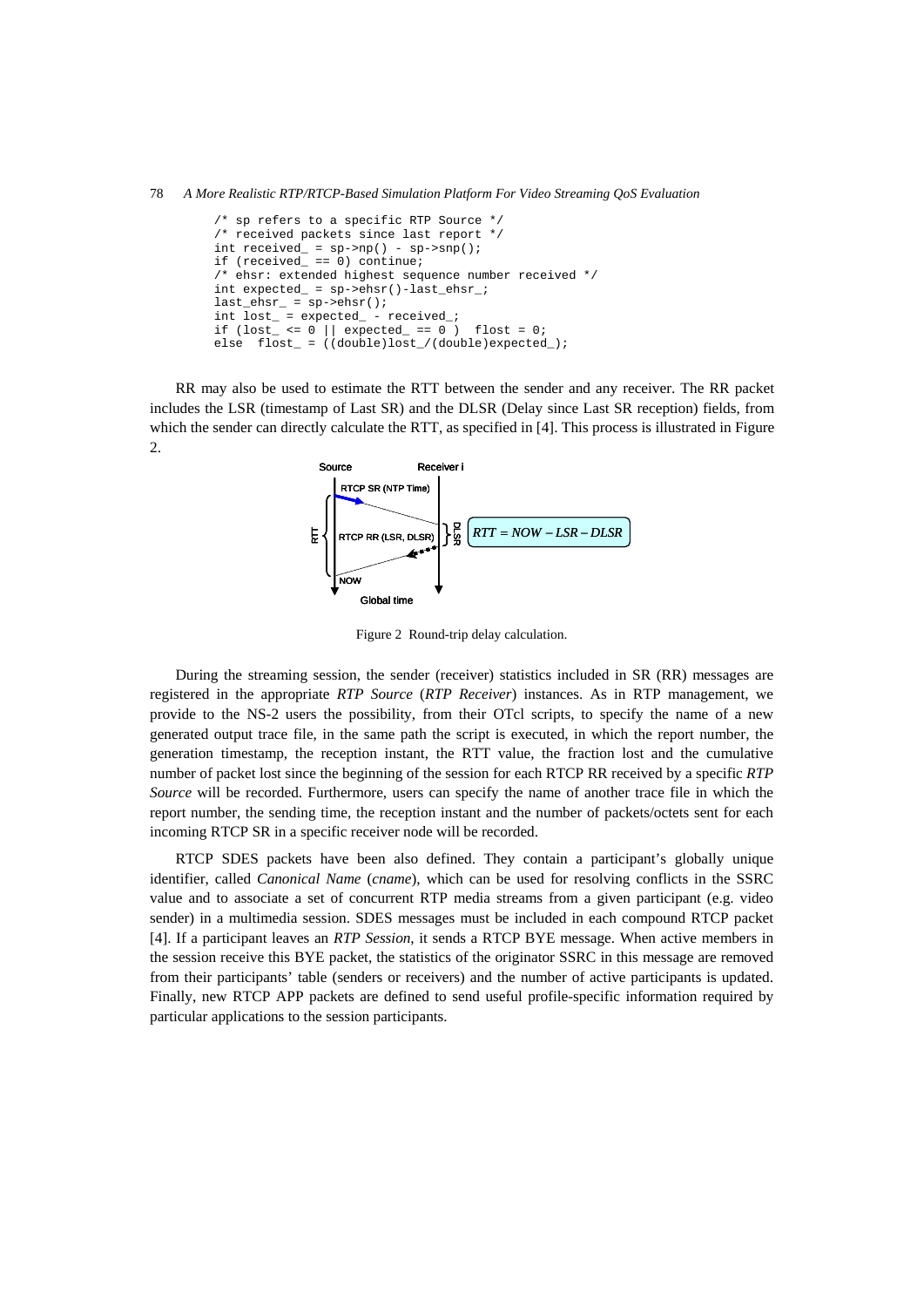#### **4. Tool-Set Structure**

Figure 3 illustrates the structure of the designed video delivery simulation tool-set, the interactions between the different multimedia tools and the necessary steps to run a new video streaming simulation. The tool-set has been constructed by combining NS-2, including our new developed RTP/RTCP module, video encoders/decoders (such as *ffmpeg* [38]), new adapted programs for the generation of *Video Traffic Trace Files*, *VLC media player* [39], new adapted programs for the reconstruction of the received video files, and additional programs for video quality measurements, such as a *YUV Viewer* [40] and *VQMT* tool [41].

In order to test a new video streaming application using this tool-set we must follow three differentiated phases, namely pre-processing phase (it is sketched in the upper left corner of Figure 3), simulation phase (lower part of Figure 3) and post-processing phase (upper right corner of Figure 3).



Figure 3 Tool-Set Structure.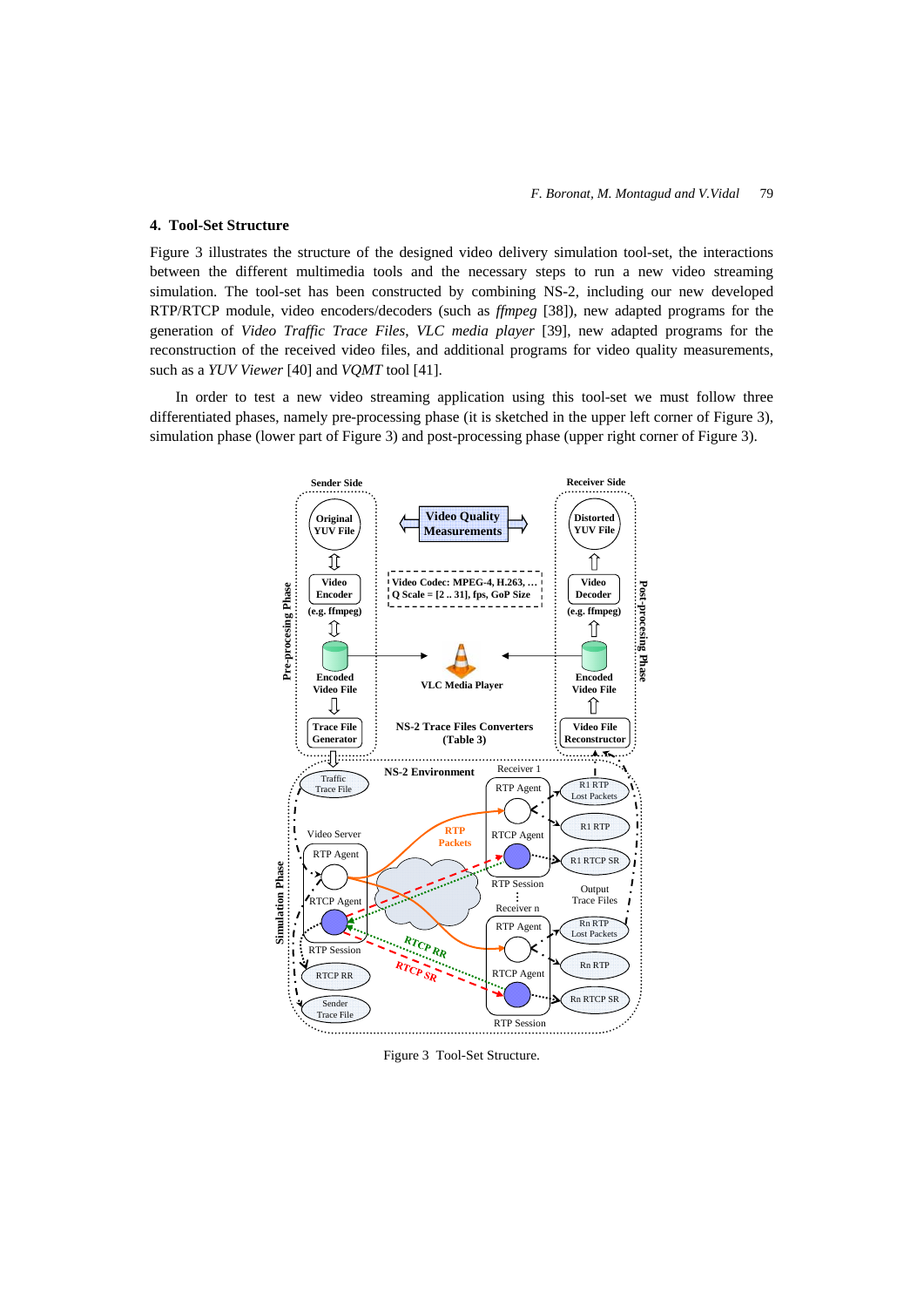#### *4.1. Pre-processing Phase*

The first step in order to begin a new video streaming simulation using this tool-set is to generate an encoded video file (e.g. H.263 or MPEG-4) from a given raw file, which is usually stored in YUV format. Otherwise, if we already have an encoded video file at our disposal, we can use a video decoder (e.g. *ffmpeg*) in order to create a reference video to use it for the video quality measurement at the post-processing phase. As an example, we can use *ffmpeg* tool for the creation of the MPEG-4 video clips. By using this video encoder, we can select the quantiser scale (Q), the frame rate and the GoP size for a given video clip. A GoP consists of exactly one Intra frame (I), some related Predictive frames (P) and, optionally, some Bidirectional frames (B) between these I and P frames. I frames are encoded independently of any other type of frame. They have the lowest compression and contain information from encoding a still image. P frames are encoded using predictions from the previous I and P frames. B frames are encoded bi-directionally from the preceding and the following I and P frames. B frames are encoded with the highest compression and require the lowest transmission bandwidth. The encoded video file is then converted, using a Video Trace File Generator, into an NS-2 compatible Traffic Trace File, which will be an abstraction of the real video stream, containing useful information, such as the frame number, frame type, frame size and generation time for each one of them, as shown in Table 3.

Table 3 Traffic Trace File Format

| <b>Frame Number</b> | <b>Frame Type</b> | <b>Frame Size (Bytes)</b> | Time (s) |
|---------------------|-------------------|---------------------------|----------|
|                     |                   | 6488                      |          |
|                     |                   | 1426                      | 0,04     |
|                     |                   | 625                       | 0,08     |
| $\cdots$            | $\cdots$          | $\cdots$                  | $\cdots$ |
|                     |                   |                           | 0.52     |

### *4.2. Simulation Phase*

The simulation phase can be initiated once the Video Trace File has been generated. At first, a new *RTP Session* instance have to be declared for each node in the simulated network that we want to take part in the multicast RTP Session as a participant, and new *RTP and RTCP Agents* have to be attached to that *RTP Session*. Logically, before the simulation start-up, every receiver has to be joined to the multicast group in which the video server will transmit the RTP stream. Next, the generated Video Trace File has to be attached to the *RTP Agent* declared for the video server node. This step will characterize the traffic profile of the video stream during the simulation process. For the video sender node, the user can specify the name of an output Sender Trace File (in which the size and sending time of each RTP packet sent by the *RTP Agent* attached to the video server will be recorded). At the receiver side, the incoming RTP packets are passed to the *RTP Session* instance in order to process and register the sender statistics from the originator source, such as the highest sequence number received, receiving time, network delay, the total number of packets and octets that have been received, cumulative number of packets lost and the jitter value for the last one. Furthermore, for each video receiver, those statistics can also be recorded in an output RTP Receiver Trace File (Table 4). Due to the system dynamics, such as network congestion, some RTP packet might be lost and would not arrive to some of the distributed RTP receivers. Thus, a new RTP Lost Trace File can be specified in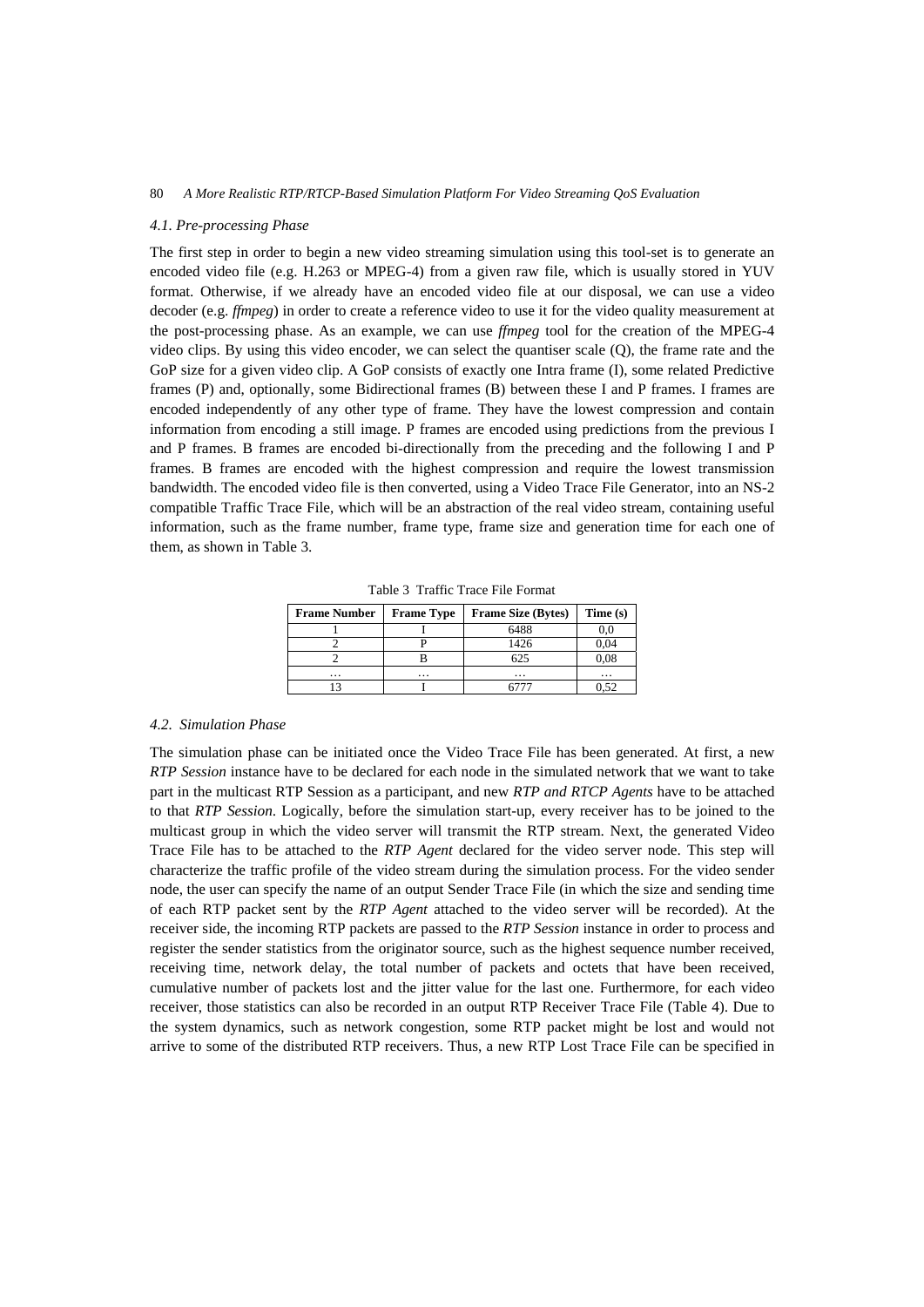order to register the sequence number of each expected RTP packet that has not been received. On the other hand, all the useful statistics that are carried out in the received RTCP reports can be recorded in new defined output SR/RR Trace Files (Figure 3).

| <b>Sequence Number</b> | Size (Bytes) | <b>Receiving Time (s)</b> | Delay $(s)$ | Jitter $(s)$ | <b>Lost Packets</b> |
|------------------------|--------------|---------------------------|-------------|--------------|---------------------|
| 193                    | 1024         | 0.0561                    | 0.0561      | 0.0          |                     |
| 194                    | 1024         | 0.04755                   | 0.0553      | 0.0028       |                     |
| $\cdots$               |              | $\cdots$                  |             | $\cdots$     |                     |
| 212                    | 540          | ).971                     | 0.061       | 0.0031       |                     |

Table 4 RTP Receiver Trace File Format

## *4.3. Post-processing Phase*

As discussed previously, we can process the network-level QoS measurements for the video streaming application from the statistics recorded in the output RTP and RTCP SR/RR *Trace Files*. Additionally, when the video transmission is over, the RTP statistics (delay and loss information), recorded in the output RTP trace files, can be used to reconstruct the transmitted video files at the receiver side by using the new adapted *Video File Generator program*. If the output trace files contain information about lost packets, the entire video frames to which these packets belong are considered lost since they could not be correctly decoded. Thus, this program has to insert all missing frames due to drops (or late arrivals) so that sent and received video consist of equal number of video frames. This process is performed by copying the last successfully decoded frame to each frame that has been lost, as a simple error concealment technique. Consequently, the resultant video file would be similar to the video stream received by the simulated client. The reconstructed (possibly distorted) video files can already be played by a media player, such as *VLC*. However, they must be decoded, e.g. using *ffmpeg* tool, to a raw file in order to use it for evaluating the quality of the end-to-end video (e.g., using *VQMT program*). Reconstructed video files at receiver side can also be played using a *YUV viewer program* in order to obtain a subjective assessment, as the one in [5], but it would be more complex and resource consuming.

## **5. Simulation Example**

The unique purpose of this Section is to show the proper functioning of our new developed RTP/RTCP module and the ability provided by our proposed tool-set to achieve both network level measurements and objective video quality metrics. The discussion about the obtained results is not important for us but only the functionality of our tool-set that provide a platform for objective and subjective testing (the distorted video clips can be reconstructed and viewed by users). Subjective assessment is left for further study. The simulation topology and the configuration of its parameters are described in Section 5.1; network-level performance results are presented in Section 5.2; and application-level measurements are shown in Section 5.3.

### *5.1. Simulation Setup*

The simulation scenario consisted of an IP Backbone Network and three distributed Local Area Networks (LAN 1, LAN 2 and LAN 3). All the links in the topology were bidirectional and had 10 Mbps capacity. For the video transmission, we concatenated (using Unix *cat* tool) the popular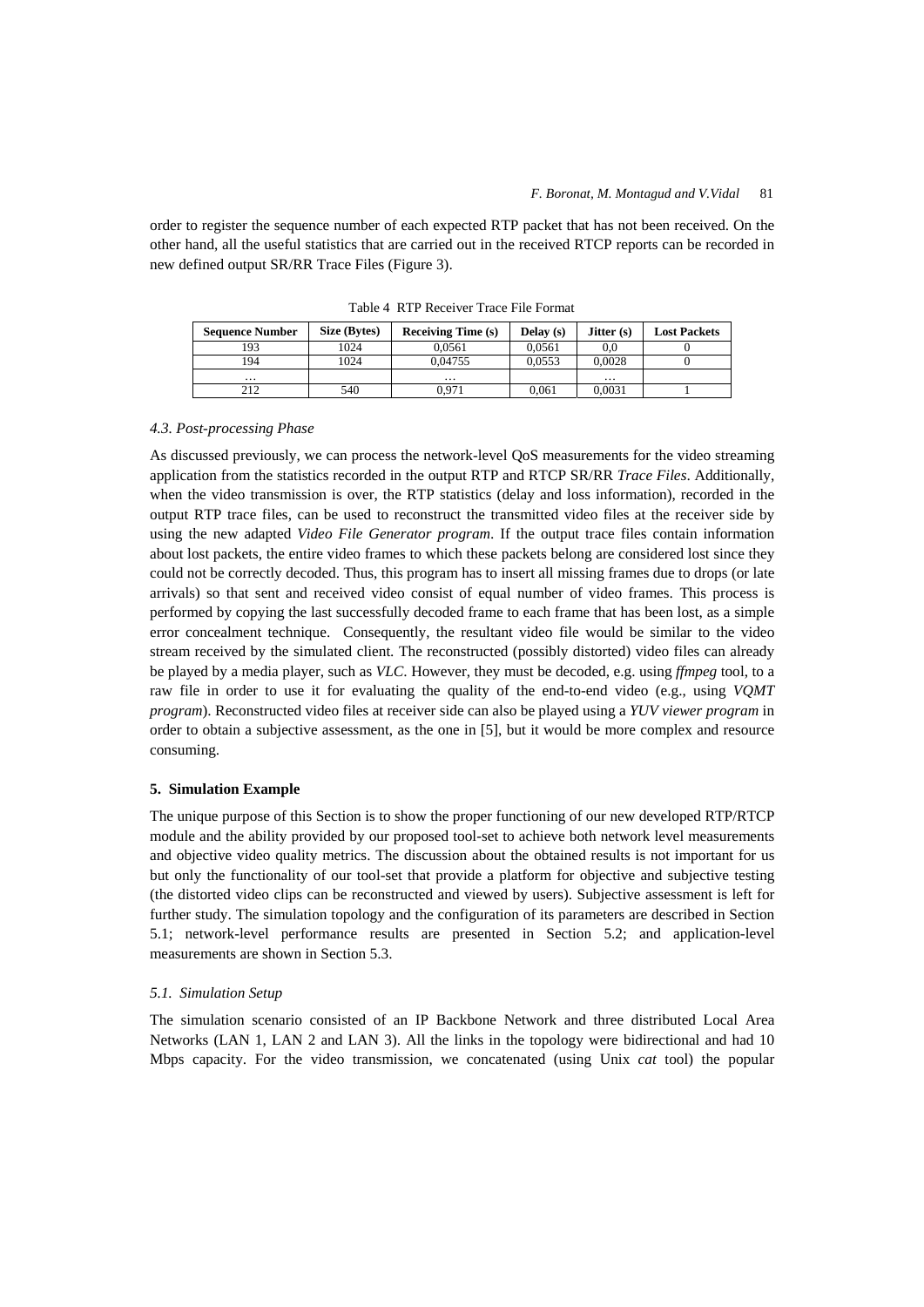"*foreman\_cif.yuv*" and "*news\_cif.yuv*" raw files, both in YUV 4:2:0 format, available in [22]. Each sequence contained 299 frames with Common Intermediate Format (CIF) size (352x288 pixels). We encoded the resultant raw sequence to an MPEG-4 video file using *ffmpeg* tool with a specific rate of 25 frames/s and a fixed GoP size of 12 frames (the quantiser scale was varied in each simulation Q=[2..31]), with pattern IBBPBBPBBPBB(I). Thus, the duration of the resultant media file was 24 seconds. The video traffic was transmitted by an RTP Source (located in LAN 1) to a multicast group with three distributed RTP Receivers (R1, R2 and R3), each one in a different LAN (with different end-to-end delays and different network load between the video server and receivers). The maximum transmission RTP packet size was set to 1024 bytes. As background traffic, we configured different intensive FTP, CBR/UDP and Pareto distribution traffic flows over the network topology in order to force jitter variability and possible packet loss during the simulations. For the multicast video transmission, we configured PIM-DM (*Protocol Independent Multicast – Dense Mode*) protocol.

## *5.2. Network-level Measurements*

In order to evaluate the end-to-end delay for the video traffic during simulation time, we ran two different simulations with different network load. First, we ran a single simulation without background traffic. In that case only RTP traffic and feedback RTCP reports were exchanged. Next, we increased the network load by transmitting intensive background traffic in order to assure that the total amount of network traffic (video + background) was near the links' capacity in some instants during the multimedia session.

Figure 4 illustrates the RTT obtained from feedback information carried by each RTCP RR packet sent by one of the receivers (we show the results only for R3 that was in the worst network conditions) during the multimedia session for the two network load simulated cases. For the other receivers the results were similar. As expected, as the network traffic increased, the RTT also increased due to the higher queuing delays in the routers (as the video traffic must contend with the background traffic). Figure 5 shows the jitter values for that receiver when the background traffic was applied (without background traffic the jitter values were negligible). The jitter values could also be measured by the video server from each RTCP RR packet sent by that receiver.



Figure 4 RTT under different Network Load.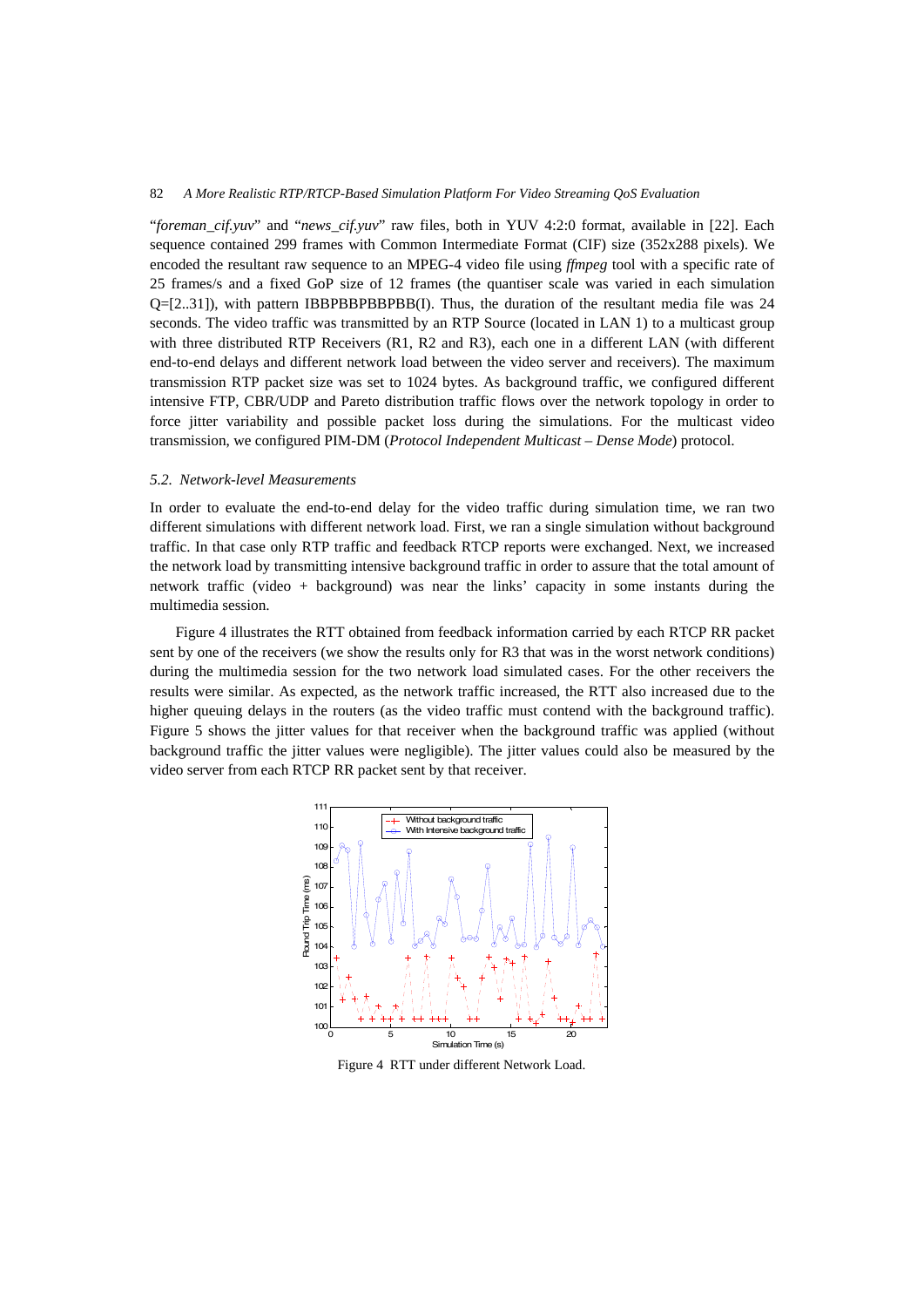

Figure 5 Jitter Measurements.

Figure 6 illustrates, also for R3, the average throughput of the received video stream regarding all the possible quantiser scales  $(Q=[2..31])$  for the encoded video clip. As expected, the higher the Q was the lower the throughput was, because a smaller Q means a lower compression rate for a specific video clip.

Additionally, we configured a Packet Error Rate (PER) module in order to force losses in a specific link of the network topology and, thus, simulate several network congestion cases. The PER was varied in each simulation in the range from 0 to 0.1 (0-10%), with 0.01 (1%) intervals, following a random uniform error distribution model. Figure 7 illustrates the fraction of packets lost carried in each RTCP RR sent by R3 (i.e., the number of packets lost over the number of packets expected in the time interval between two successive RR) regarding different values of PER.



Figure 6 Video Bit Rate vs Compression Rate (Q).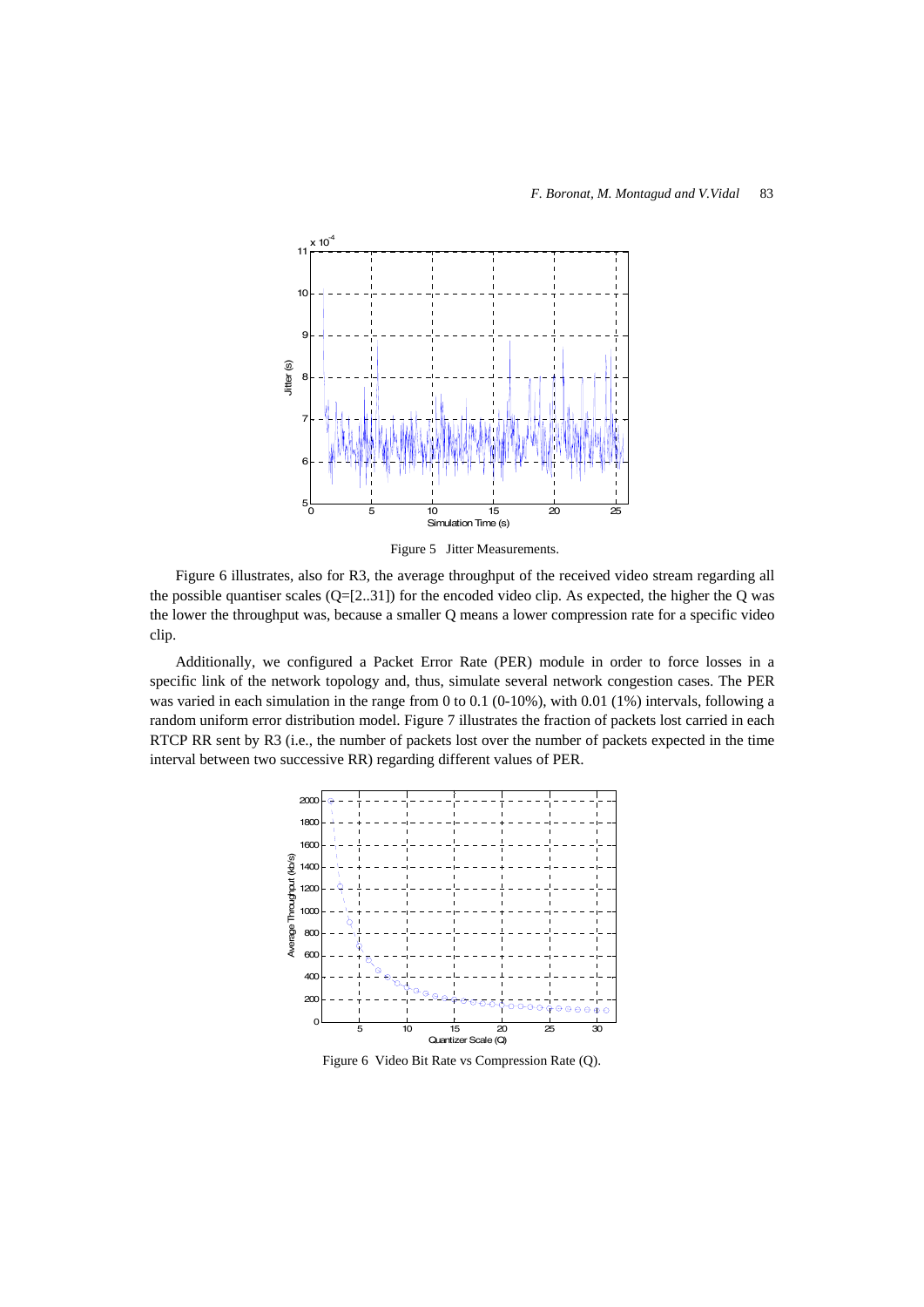

Figure 7 Fraction of Lost Packets.

## *5.3. Application-level Measurements*

Once the different simulations were finished, we used *VQMT tool* to obtain the results shown in Table 5, which presents the average values of some of the common objective metrics used for video quality assessment, such as *PSNR*, *SSIM* and *VQM*. Although, these metrics were introduced in Section 2, the interpretation of each one of them is summarized in Table 6 to facilitate the understanding of the obtained results. The values in Table 5 prove that the perceived quality of the received video stream, for each one of the measured video quality metrics, became gradually worse with the increasing of PER (i.e. higher percentage of lost frames) during the multimedia session, as expected.



Figure 8 PSNR vs Compression Rate (Q).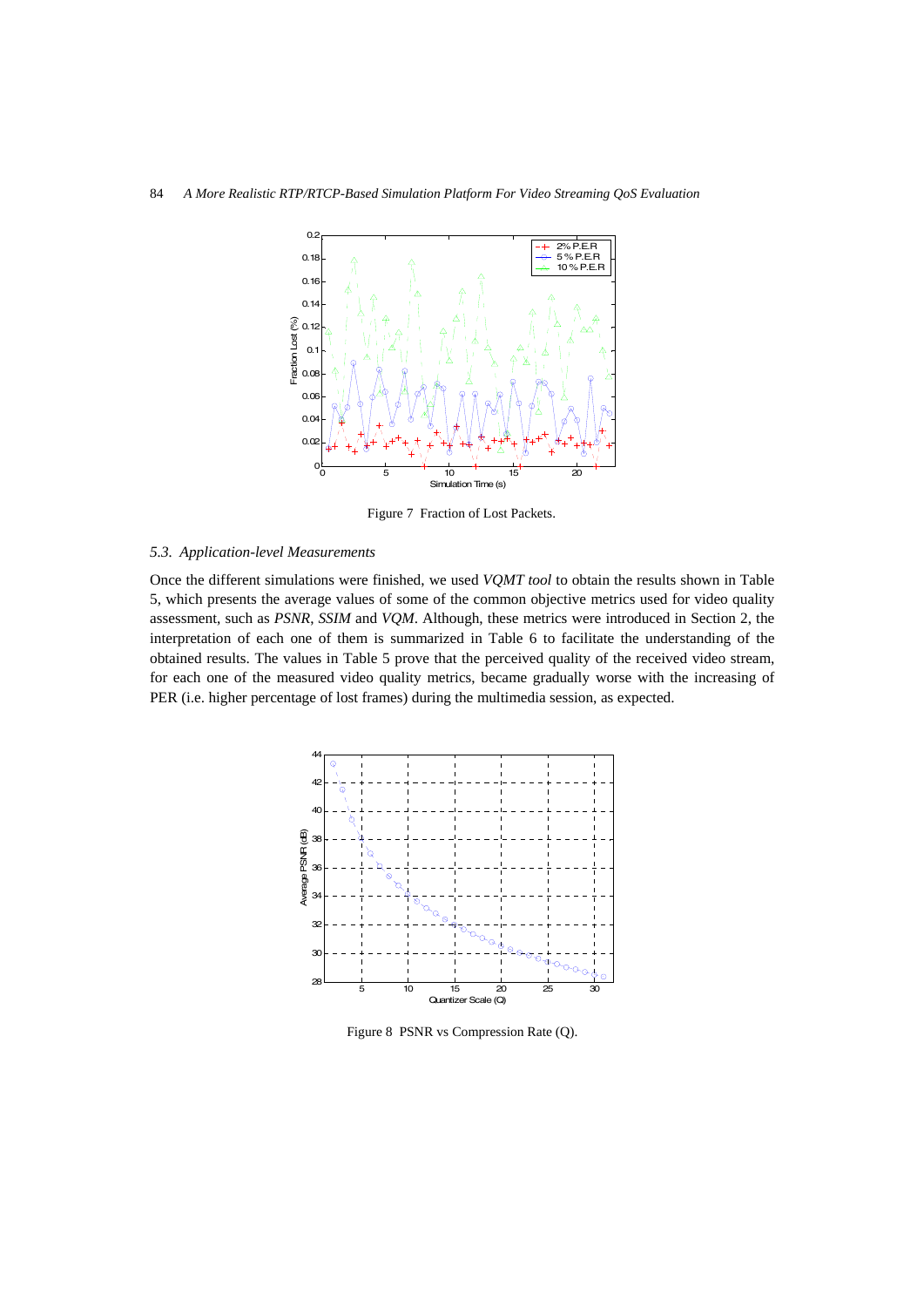Additionally, we also measured the effect of the video encoding rate on the perceived video quality. Figure 8 represents the mean *PSNR* values between the original raw video file (no compression) and the reconstructed ones at the R3 receiver side for all the possible values of quantiser scales (Q). As expected, the average *PSNR* value, and thus the video quality, was significantly reduced when a higher compression rate was employed in the video transmission, mainly due to the loss of information and the introduction of some distortions in the compression (encoding) process. Thus, a reduced value of Q in the video encoding process gives a good video quality (Figure 8) but, in turn, it consumes a high bit rate in the video transmission process (Figure 6), and vice versa. Notice that with the obtained results we only want to prove the ability of our tool-set to get them. Thus, that is the reason why we do not discuss them in detail.

| <b>P.E.R</b> $(\% )$ | PSNR(dB) | <b>SSIM</b> | <b>VOM</b> | <b>Blocking Metric</b> |
|----------------------|----------|-------------|------------|------------------------|
|                      | 52,57    |             | 0,06       | 14.29                  |
|                      | 29,62    | 0,78        | 4,59       | 14,47                  |
|                      | 24,76    | 0,73        | 6,07       | 15,26                  |
|                      | 21.8     | 0,679       | 8.59       | 18,24                  |
|                      | 20.1     | 0.65        | 8.74       | 19,12                  |
| 10                   | 18,74    | 0,6         | 11,59      | 23,97                  |

Table 5 Video Quality Measurements

|  |  |  |  | Table 6 Video Quality Metrics Interpretation |
|--|--|--|--|----------------------------------------------|
|--|--|--|--|----------------------------------------------|

| Metric                 | Interpretation                                      |
|------------------------|-----------------------------------------------------|
| <b>PSNR</b>            | Infinite for equal frames, higher values are better |
| <b>SSIM</b>            | 1 for equal frames, higher values are better        |
| VOM                    | 0 for equal frames, lower values are better         |
| <b>Blocking Metric</b> | Lower value corresponds to lower blocking.          |

## **6. Conclusions and Future Work**

In this work, we have presented an evolved version of an RTP/RTCP-based tool-set for video streaming evaluation in simulated environments. We have combined a new designed NS-2 module with the most complete implementation of RTP/RTCP protocols with several multimedia tools, such as *VLC*, media encoders/decoders (e.g. *ffmpeg*), a new adapted *Video Trace File Generator*, a new program for the received video file reconstruction, a *YUV Viewer* and *MVQT application*, to obtain a simulation platform that allows both network-level and application-level measurements that can reflect the performance of video streaming applications. We have shown the usefulness of the presented toolset by giving some results of a simple evaluation of a multicast video transmission under different network conditions. As RTCP feedback capabilities have been included, researchers interested in multimedia systems could test novel source or receiver-based proposals with slight modifications to our tool-set. For imminent future work, we plan to implement and evaluate (by extending this tool-set) our source-based multimedia group or inter-destination synchronization proposal [5], which is based on the extension of new RTCP reports and aims to synchronize the playout of a group of distributed video receivers. The source code, installation guides, the necessary tools of the proposed platform, a complete guide to configure a new multimedia streaming simulation and several simulation examples will soon be available at author's web page: *http://personales.gan.upv.es/~fboronat*.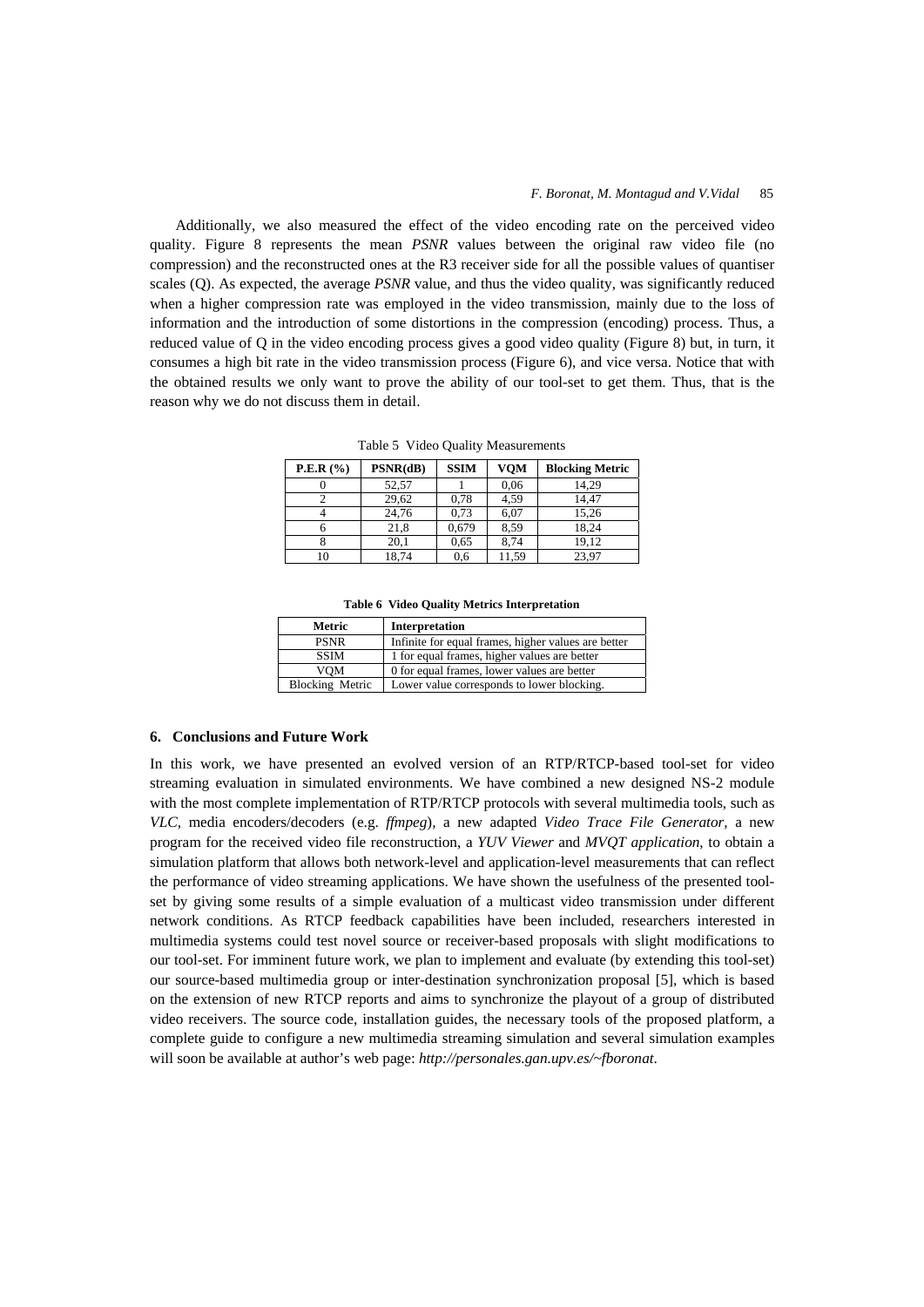#### **Acknowledgements**

This work has been financed, partially, by Polytechnics University of Valencia (UPV), under its R&D Support Program in PAID-06-08-002-585 Project and in PAID-01-10, and by Generalitat Valenciana, under its R&D Support Program in GV 2010/009 Project.

# **References**

- 1. NS-2 Simulator Home Page, http://www.isi.edu/nsnam/ns
- 2. OPNET Simulator Home Page, http://www.opnet.com
- 3. OMNET Simulator Home Page, http://www.omnetpp.org
- 4. Schulzrinne, H., Casner, S., Frederick, R. and Jacobson, V., RTP: a transport protocol for real-time applications, RFC-3550, July 2003.
- 5. Boronat, F., Guerri, JC. and Lloret, J., An RTP/RTCP based approach for multimedia group and inter-stream synchronization. Multimedia Tools and Applications Journal, Vol. 40 (2), 285-319, 2008.
- 6. Begen, A., Perkins, C. and Ött, J., On the use of RTP for Monitoring and Fault Isolation in IPTV. IEEE Network, Volume 24 Issue 2, March/April 2010.
- 7. Montagud, M. and Boronat, F., A new network simulator 2 (NS-2) module based on RTP/RTCP protocols to achieve multimedia group synchronization. In SIMUTOOLS 2010: 3rd International ICST Conference on Simulation Tools and Techniques, Torremolinos, Malaga, Spain, March 2010.
- 8. Boronat, F., Montagud, M. and Vidal, V., Enhanced RTP-based Tool-Set for Video Streaming Simulation using NS-2. In MoMM 2010: The 8th International Conference on Advances on Mobile Computing and Multimedia, Paris, November 2010.
- 9. Winkler, F. and Mohandas, P., The Evolution of Video Quality Measurement: From PSNR to Hybrid Metrics. IEEE Transactions on Broadcasting, Vol. 54, No. 3, pp. 660-668, September 2008.
- 10. Golaup, A. and Aghvami, H., A multimedia traffic modelling framework for simulation-based performance evaluation studies. Computer Networks, 50, 12 (Aug. 2006), 2071-2087.
- 11. Seeling, P., Reisslein, M. and Kulapala, B., Network Performance Evaluation Using Frame Sizes and Quality Traces of Single-Layer anf Two-Layer Video: A Tutorial. IEEE Communications Surveys and Tutorials, Vol. 6, No. 2, pp 58-78, Third Quarter 2004.
- 12. Fitzek, F.H.P. and Reissling, M., MPEG-4 and H.263 Video Traces for Network Performance Evaluation. IEEE Network, Vol. 15, No. 6, pp. 40-54, December 2001.
- 13. Klaue, J., Rathke, B. and Wolisz, A., EvalVid A Framework for video transmission and quality evaluation. In Proceedings of the 13th International Conference on Modelling, Techniques and Tools for Computer Performance Evaluation, Urbana, Illinois, 2003.
- 14. Kao, K., Ke C. and Shieh, C., An advanced simulation tool-set for video transmission performance evaluation. In WNS2'06: the 2006 Workshop on Ns-2: the IP Network Simulator, Pisa, Italy, October 10 - 10, 2006, vol. 202. ACM, New York, NY, 10.
- 15. Ke, C.H., Shieh, C.K., Hwang, W.S. and Ziviani, A., An Evaluation Framework for More Realistic Simulations of MPEG Video Transmission. Journal of Information Science and Engineering, vol. 24, n 2, pp. 425-440, 2008.
- 16. Abdel-Hady M. and Ward, R., A Framework for Evaluating Video Transmission over Wireless Ad Hoc Networks. In PACRIM 2007: IEEE Pacific Rim Conference on Communications, Computers and Signal Processing, pp.78-81. 2007.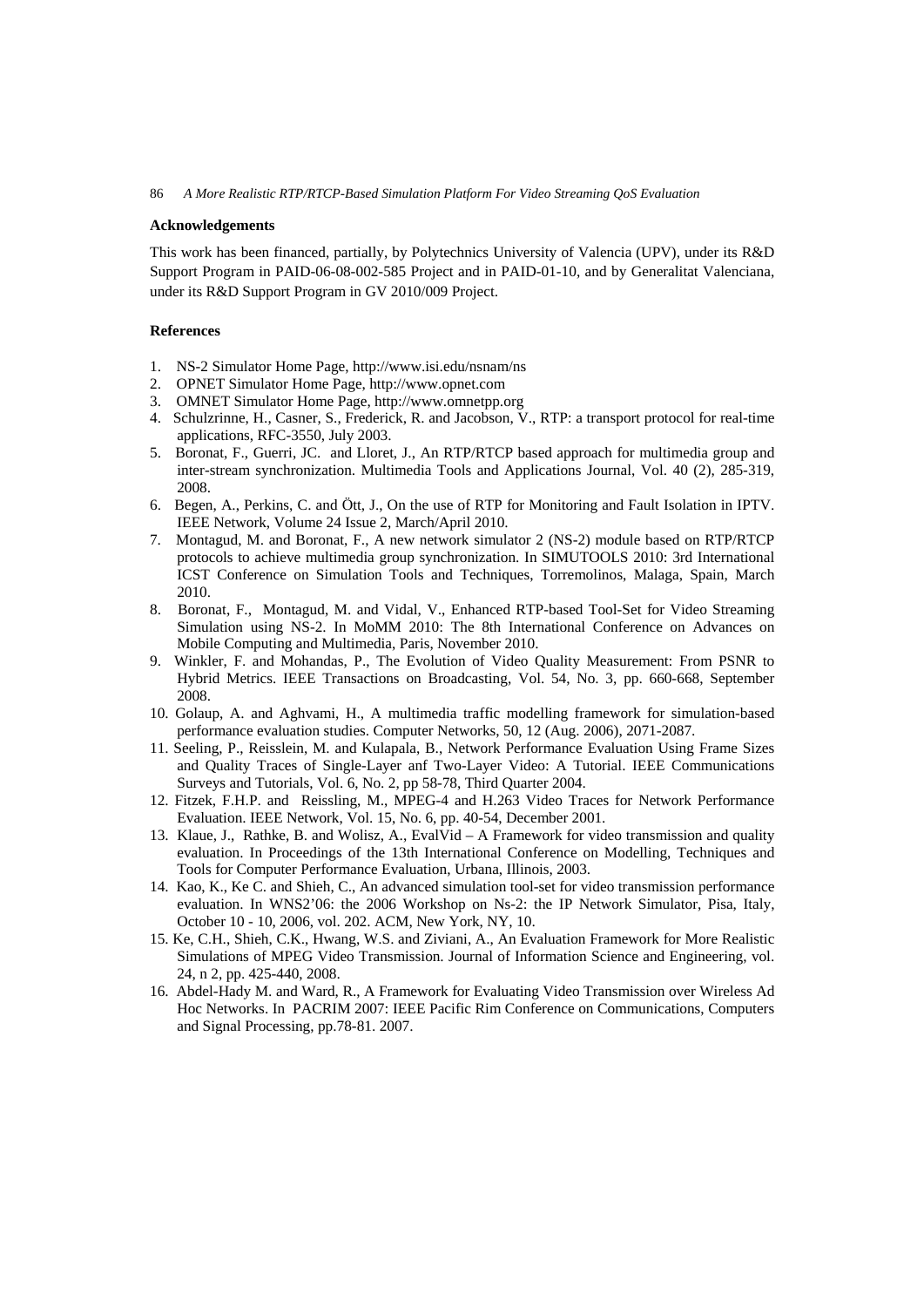- 17. Yu, C-Y, Ke, C-H, Chen, R-S, Shieh, C-K, Munir, B. and Chilamkurti, N. K., MyEvalvid\_RTP: A evaluation framework for more realistic simulations of multimedia transmissions. International Journal of Software Engineering and Its Applications Vol. 2, No. 2, April, 2008.
- 18. Lie, A. and Klaue, J., Evalvid-RA: Trace Driven Simulation of Rate Adaptive MPEG-4 VBR Video. Multimedia Systems, Springer Berlin / Heidelberg, Volume 14, Number 1 / June, pp. 33- 50, 2008.
- 19. Bouras, C., Gkamas, A. and Kioumourtzis, G., Evaluation of Single Rate Multicast Congestion Control Schemes for MPEG-4 Video Transmission. In NGI'09: 5th Euro-NGI conference on Next Generation Internet networks, Aveiro, Portugal, July.
- 20. Yan Z., Liu G., Su R., Zhang Q., Chen X., and Chen L., A Simulation Mechanism for Video Delivery Researches. In ChinaCom 2009: the Fourth International Conference on Communications and Networking in China, China, August 2009.
- 21. Suki, A., Hassan, S., Ghazali, O. and Awang, S., Evalvid-RASV: Shaped VBR Rate Adaption Stored Video System. In ICETC 2010: the 2nd International Conference on Educational Technology and Computer, Shanghai, China, June 2010.
- 22. Klein, A. and Klaue, J., Performance Evaluation Framework for Video Applications in Mobile Networks. In IEEE MESH 2009, Athens, Greece, June 2009.
- 23. Klein, A. and Klaue, J., Performance Study of a Video Application over Multi Hop Wireless Networks with Statistic-Based Routing. In IFIP Networking, 2009.
- 24. YUV Video Files: http://www.tkn.tu-berlin.de/research/evalvid
- 25. Video Traces Library: http://www.tkn.tu-berlin.de/research/trace/trace.html
- 26. RTPTools, http://www.cs.columbia.edu/irt/software/rtptools
- 27. ITU-R Recommendation BT.500-11, Methodology for the subjective assessment of the quality of television pictures. International Telecommunication Union, Geneva, Switzerland, 2002.
- 28. ITU-T Recommendation P.910, Subjective video quality assessment methods for multimedia applications. International Telecommunication Union, Geneva, Switzerland, 2008.
- 29. Chan, A., Zeng, K., Mohapatra, P., Lee, S. and Banerjee, S., Metrics for Evaluating Video Streaming Quality in Lossy IEEE 802.11 Wireless Networks. In IEEE Infocom 2010.
- 30. Ohm, J.R., Multimedia Communication Technology, Springer, Heidelberg (2004).
- 31. Korhonen J. and You J., Improving objective video quality assessment with content analysis. In the Fifth International Workshop on Video Processing and Quality Metric for Consumer Electronics, Melbourne, Australia, January 2010.
- 32. Wang, Z., Lu, L. and Bovik, A. C., Video quality assessment based on structural distortion measurements. Signal Processing: Image Communication, vol. 19, no. 2, pp 121-132, February 2004.
- 33. Kotevski, Z. and Mitrevski, P., Experimental Comparison of PSNR and SSIM Metrics for Video Quality Estimation. in ICT Innovations 2009.
- 34. Pinson and, M.H. and Wolf, S., A new standardized method for objectively measuring video quality. IEEE Transactions on Broadcasting, vol. 50, no. 3, pp. 312-322, September 2004.
- 35. Issariyakul, T. and Hossain, E., Introduction to Network Simulator 2 NS-2. Springer, ISBN: 978- 0-387-71759-3, 2009.
- 36. Carrascal, V., Grupo de Servicios Telemáticos, Universidad Politécnica de Cataluña, España. http://sertel.upc.es/\_vcarrascal/ns2
- 37. Bouras, C., Gkamas A. and Kioumoutzis, G., Extending the Funtionality of RTP/RTCP Implementation in Network Simulator (NS-2) to support TCP friendly congestion control. In SIMUTools 2008: the 1st International ICST Conference on Simulation Tools and Techniques, Marseille, France March 3-7.
- 38. VLC Media Player, http://www.videolan.org/vlc
- 39. FFMPEG program, http://sourceforge.net/projects/ffmpeg/